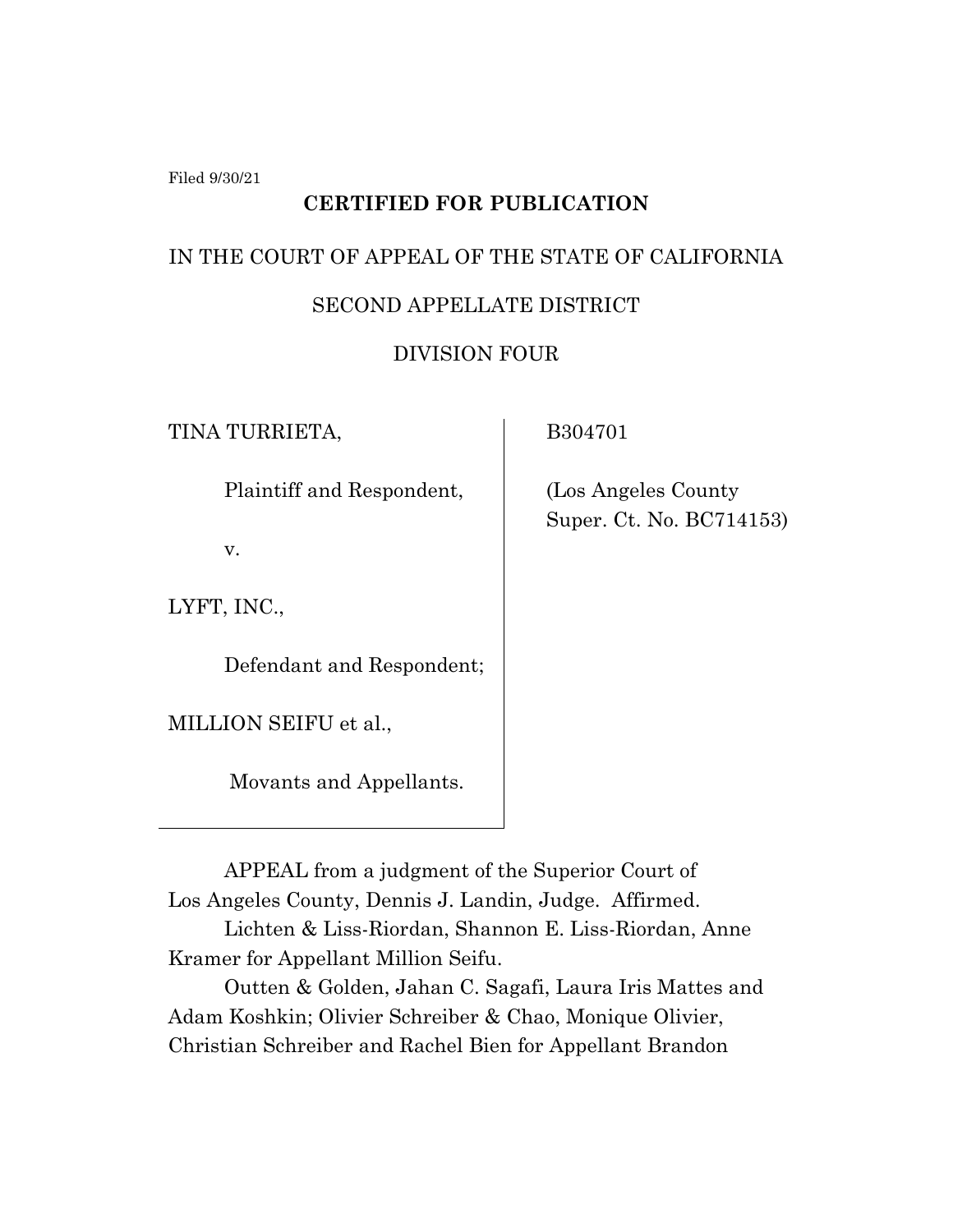Olson.

Michael L. Smith as Amicus Curiae on behalf of Appellants. The Graves Firm, Allen Graves and Jacqueline Treu for Plaintiff and Respondent.

Horvitz & Levy, Christopher D. Hu, Peder K. Batalden, and Felix Shafir; Keker, Van Nest & Peters, R. James Slaughter, Erin E. Meyer, Ian Kanig and Morgan E. Sharma for Defendant and Respondent.

Appellants Brandon Olson and Million Seifu and respondent Tina Turrieta worked as drivers for a rideshare company, respondent Lyft, Inc. In 2018, Olson, Seifu, and Turrieta each filed separate representative actions against Lyft under the Private Attorneys General Act of 2004 (PAGA) (Lab. Code,  $\S 2698$  et seq.),<sup>1</sup> alleging that Lyft misclassified its California drivers as independent contractors rather than employees, thereby violating multiple provisions of the Labor Code. Following a mediation in 2019, Turrieta and Lyft reached a settlement.

After Turrieta moved for court approval of the settlement, appellants sought to intervene in the matter and object to the settlement. Appellants argued that Lyft had engaged in a "reverse auction" by settling with Turrieta for an unreasonably low amount, and that the settlement contained other provisions that were unlawful and inconsistent with PAGA's purpose. The trial court rejected appellants' requests to intervene, finding that appellants lacked standing. The court found the settlement to be fair and adequate, and approved it. The court also denied the

<sup>1</sup> All further statutory references are to the Labor Code unless otherwise indicated.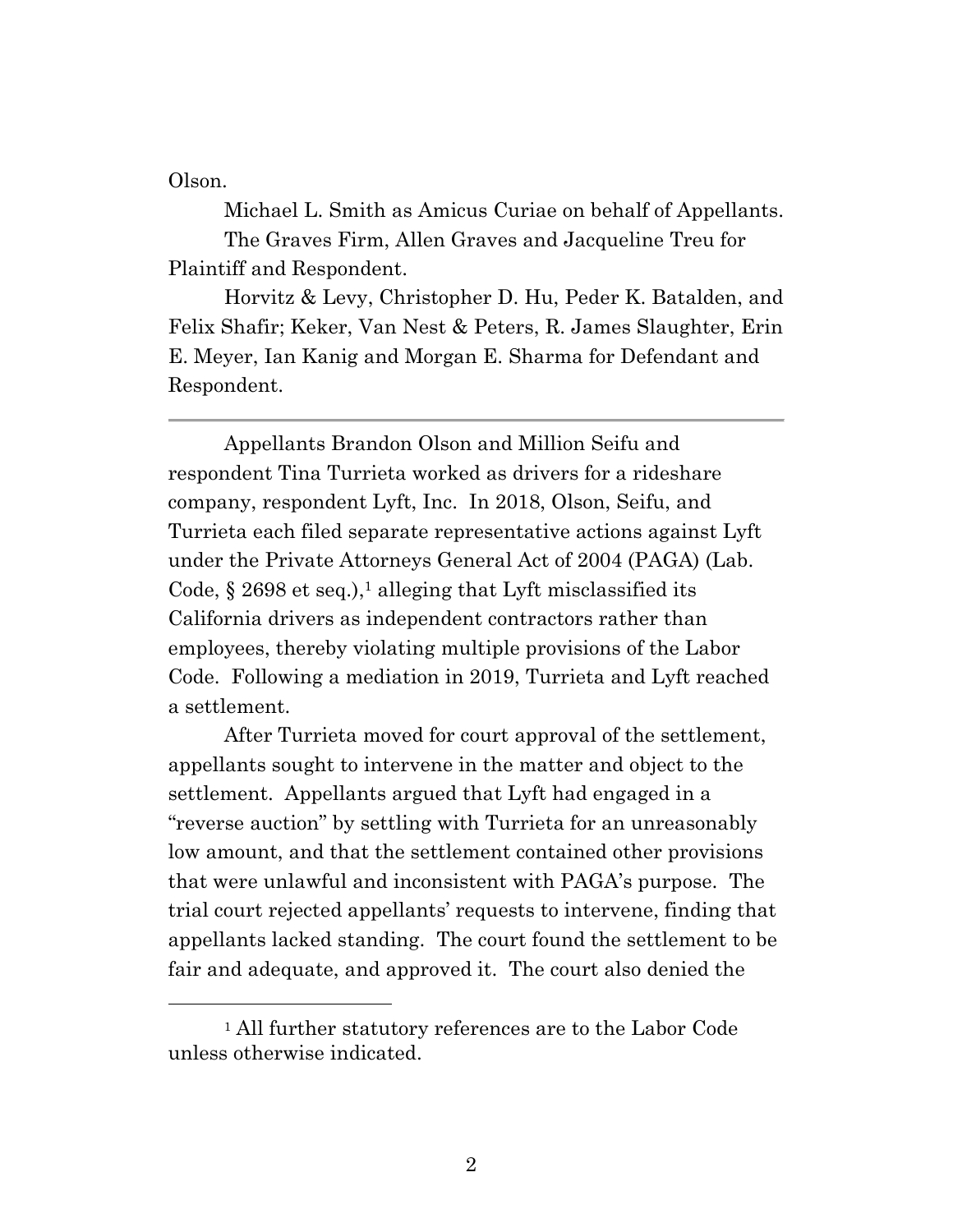subsequent motions by appellants to vacate the judgment under Code of Civil Procedure section 663.

On appeal, appellants contend the trial court erred in approving the settlement, and in denying their motions to intervene and to vacate the judgment. Respondents argue that, as nonparties, appellants lack standing to seek any relief in this case, and further, that the settlement was proper. We agree with respondents and the trial court that appellants' status as PAGA plaintiffs in separate actions does not confer standing to move to vacate the judgment or challenge the judgment on appeal. Moreover, while appellants may appeal from the court's implicit order denying them intervention, we find no error in that denial. We therefore affirm.

#### **FACTUAL AND PROCEDURAL HISTORY**

I. *Initiation of PAGA Lawsuits by Drivers*

Olson, Seifu, and Turrieta each worked as drivers for Lyft. As alleged by Turrieta, Lyft is a transportation company that employs drivers to transport customers by automobile. Lyft uses a cell phone application to connect its drivers with riders seeking transportation. During the relevant period, Lyft "maintained a uniform policy of classifying all Drivers as independent contractors rather than employees."

On May 24, 2018, Olson filed his lawsuit, *Olson v. Lyft, Inc.* (Super. Ct. San Francisco County, No. CGC-18-566788) (*Olson*)*,* alleging PAGA claims on behalf of the State of California and other similarly situated individuals who worked as drivers for Lyft in California. He alleged that Lyft willfully misclassified its drivers as independent contractors resulting in numerous Labor Code violations, and sought recovery of civil penalties under PAGA. Seifu filed his lawsuit on July 5, 2018, captioned *Seifu v.*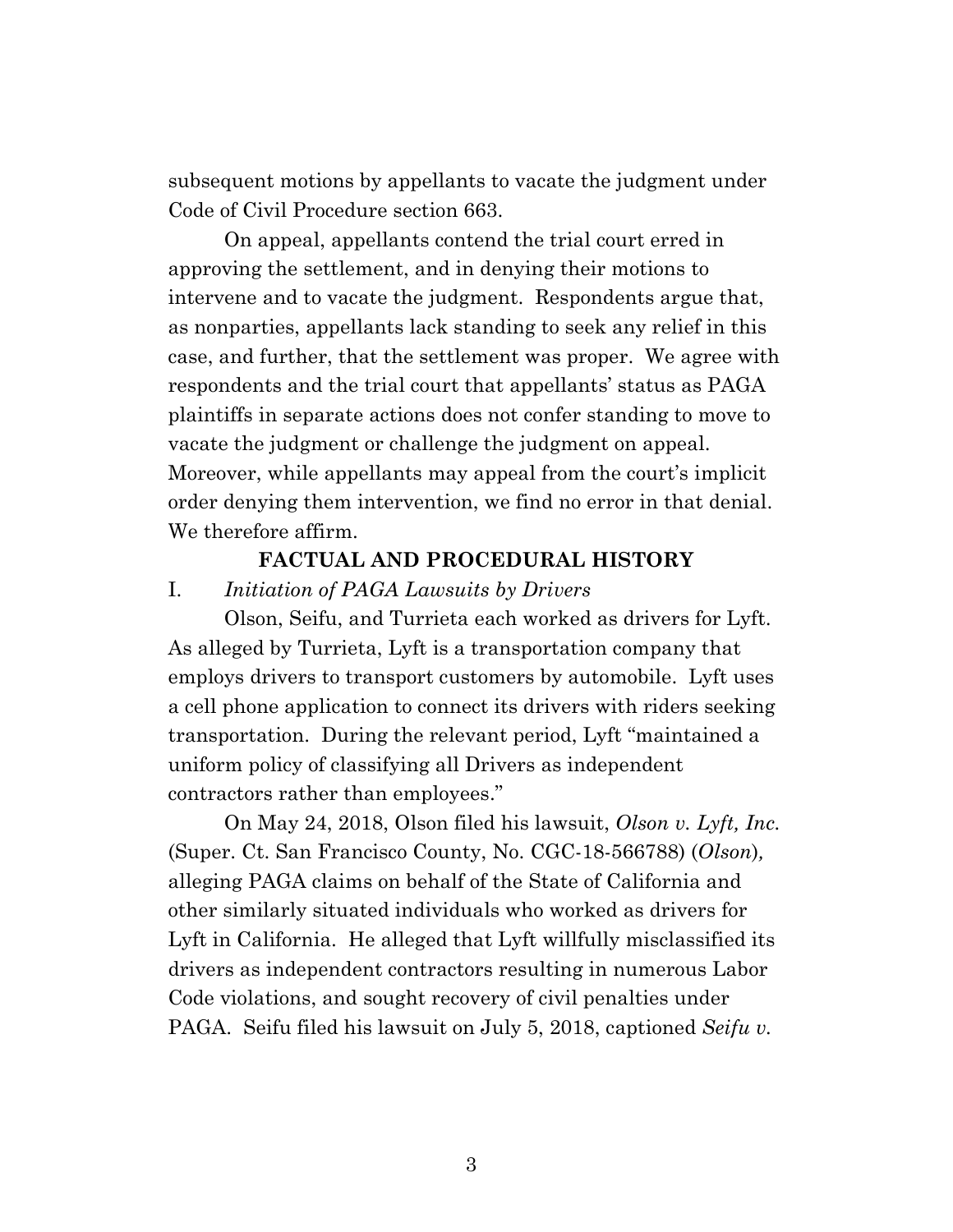*Lyft, Inc.* (Super. Ct. Los Angeles County, No. BC712959) *(Seifu),* also alleging PAGA claims based on driver misclassification. 2 Turrieta filed the instant case on July 13, 2018 *(Turrieta).* Turrieta's complaint alleged six claims under PAGA for willful misclassification, failure to pay overtime wages, failure to timely pay wages, failure to pay wages upon termination, failure to provide accurate itemized paystubs, and failure to reimburse business expenses.

In April 2019, Olson filed a petition to coordinate five actions against Lyft pending in San Francisco and Los Angeles Superior Courts, including *Olson*, *Seifu*, and *Turrieta*. Lyft opposed the petition, as did Seifu and several other plaintiffs. The *Olson* court denied the petition without prejudice, noting that four of the five cases were currently stayed—*Seifu* and *Olson* pending resolution of appeals and *Turrieta* pending resolution of *Seifu*. 3

#### II. *Settlement in* Turrieta

In September 2019, Turrieta and Lyft reached a settlement of her case following a mediation. Turrieta and Lyft signed the settlement agreement on December 4, 2019. The proposed settlement covered all individuals who provided at least one ride as a driver on Lyft's platform from April 30, 2017 to December 31, 2019. Lyft estimated the group to include a maximum of 565,000 individuals. The settlement required Lyft to pay \$15

<sup>2</sup> During oral argument, counsel for Seifu and Olson clarified that Olson added his PAGA claims to his existing complaint in July 2018, after Seifu had filed his PAGA complaint. Thus, Seifu was the first of these three plaintiffs to file the PAGA claims at issue here.

<sup>3</sup> We granted Olson's request for judicial notice of the petition and court's order regarding coordination in *Olson*.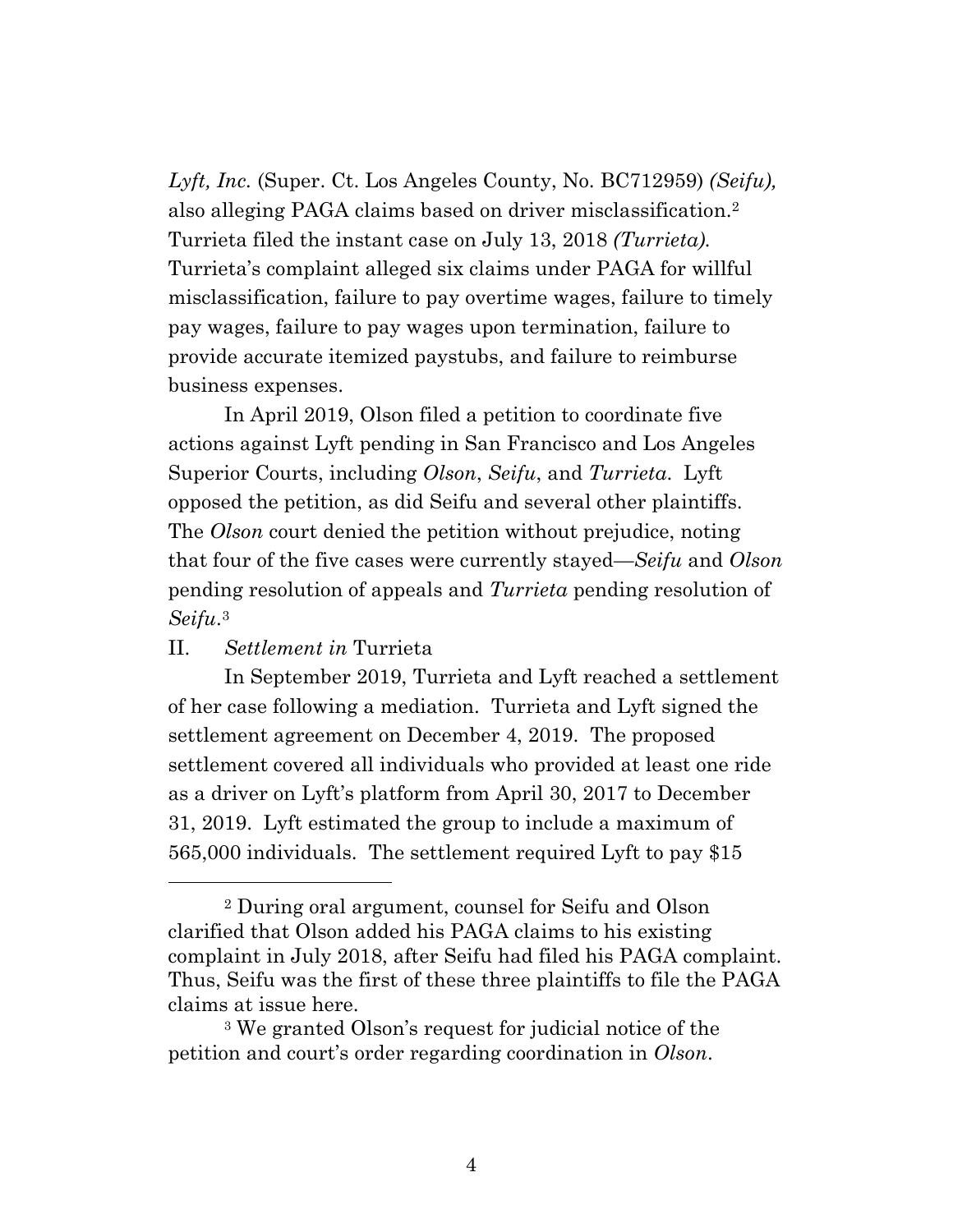million in total, including a \$14,000 enhancement payment to Turrieta, \$5,048,087.34 in attorney fees and costs to Turrieta's counsel,  $$6,071,978.17$  to be paid to PAGA group members,<sup>4</sup> and \$3,215,934.50 in penalties paid to the state. Turrieta estimated that group members would receive an average payment of \$12.

Under the settlement, the parties agreed to file a first amended complaint in *Turrieta* that "covers all PAGA claims that could have been brought against Lyft" for the relevant time period, so that those claims would be released by the settlement. In the proposed first amended complaint, Turrieta alleged four additional claims for failure to provide breaks, failure to store records, failure to pay minimum wage, and failure to provide hiring notice. The settlement expressly exempted from release any claims for damages (as opposed to penalties) and direct claims by group members other than Turrieta. On December 9, 2019, Turrieta gave notice of the settlement to the state through the California Labor and Workforce Development Agency (LWDA), including a copy of the settlement agreement and the proposed first amended complaint. The LWDA did not respond.<sup>5</sup>

On December 9, 2019, Turrieta filed a motion for approval of the settlement, with a hearing date of January 2, 2020. She

<sup>4</sup> The amount allocated to PAGA group members represents a \$5 million payment for "underpaid wages" pursuant to section 558, subdivision (a)(3), and the balance of over \$1 million as 25 percent of the recovered penalties paid to employees pursuant to section 2699, subdivision (i).

<sup>5</sup>Although the LWDA did not respond or object to the proposed settlement below, it did file a brief, through the Division of Labor Standards Enforcement, as amicus curiae on appeal, urging us to reverse the trial court's order approving the settlement. Turrieta filed a response to the amicus brief.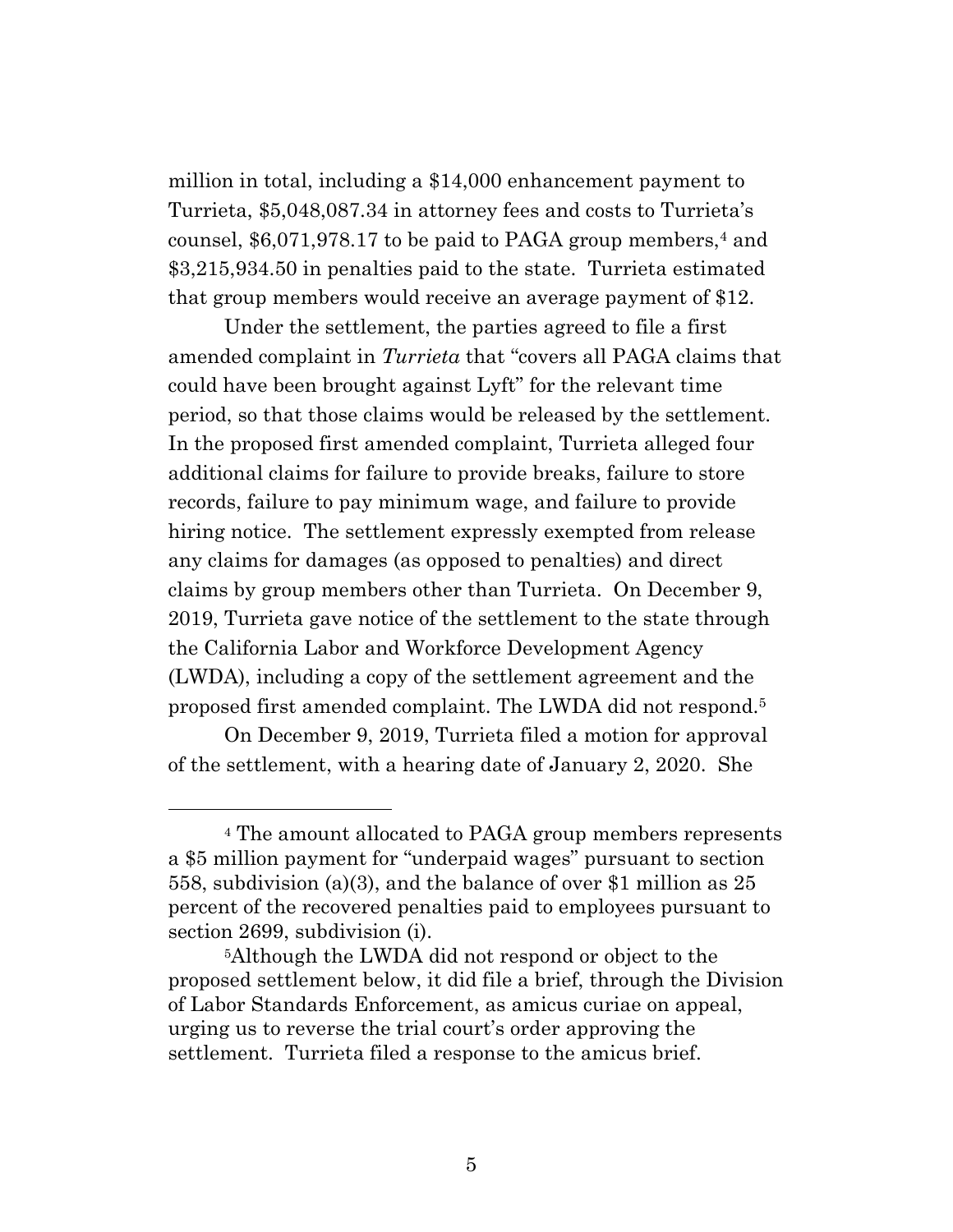argued that the court should approve the settlement, as it was "almost twice the amount of a similar settlement in the rideshare industry that was approved in 2018," citing *Price v. Uber Technologies, Inc.* (Super. Ct. Los Angeles County, 2018, No. BC554512). Turrieta stated that she and Lyft engaged in "extensive informal pre-mediation discovery," including provision by Lyft of the number of pay periods at issue, the number of unique drivers on Lyft's platform each week during the liability period, and detailed data for a sample of 10,000 drivers. Based on that data, Turrieta's counsel "completed an extensive and detailed calculation of the value of the claims in the case" and estimated the maximum liability to be over \$30 billion.

Turrieta acknowledged that the Supreme Court's recent decision in *Dynamex Operations West, Inc. v. Superior Court* (2018) 4 Cal.5th 903 (*Dynamex*) established a new test that "poses a higher hurdle for employers" to prove that a worker was an independent contractor rather than an employee. However, she argued that "the uncertainty as to retroactivity of this ruling, as well as disputes as to which claims were subject to *Dynamex*, rendered the impact of *Dynamex* uncertain." Turrieta also informed the court that the parties had attended a full day of mediation in September 2019 with "noted mediator" Antonio Piazza, but were unable to reach an agreement. However, the mediator later "made a settlement proposal representing his own independent valuation of the case, which the parties accepted." III. *Motions by Olson and Seifu and Approval of Settlement*

On December 24, 2019, Olson filed a motion to intervene in *Turrieta* and raised objections to the settlement. He stated that he had not been notified by Turrieta's counsel of the proposed settlement and only learned of it on December 20, 2019. Olson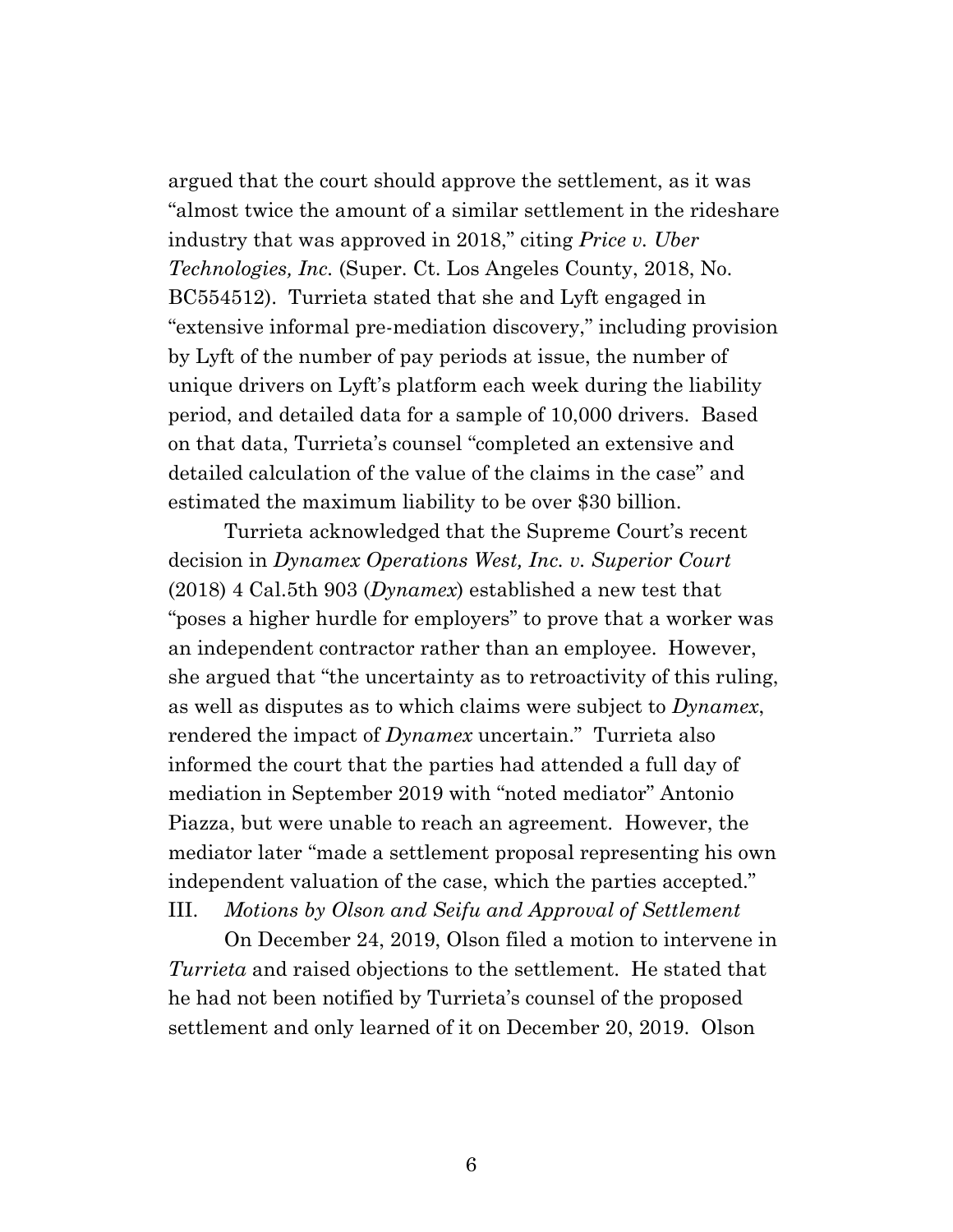argued that he was entitled to intervene as a matter of right under Code of Civil Procedure section 387, subdivision (d)(1) because he "(1) claims an interest in the property or transaction that is the subject of the litigation; (2) is so situated that the disposition of the action may impair or impede his ability to protect that interest; and (3) will not be adequately represented by the existing party." Alternatively, Olson sought permissive intervention under Code of Civil Procedure section 387, subdivision (d)(2). Olson objected to the proposed settlement as unfair, unreasonable, and inadequate in light of the purposes of PAGA, arguing, among other reasons, that the amount of the penalties paid to the state was "grossly inadequate" given the strength of the claims. In addition, Olson asserted the settlement was secured through a reverse auction, it was obtained by "deliberately excluding" Olson and his counsel from the negotiation, and it included an unjustified amount in attorney fees.

Because the hearing on Olson's motion was set for April 2020, he also filed an ex parte application to continue the January 2020 settlement approval hearing until after his motion to intervene could be heard. The court denied the application on December 26, 2019.<sup>6</sup>

On December 31, 2019, Seifu also filed a motion for leave to intervene in *Turrieta* and an objection to the proposed settlement. Like Olson, he sought to intervene as a matter of

<sup>6</sup> There is no transcript in the record from the hearing on the ex parte application. In its subsequent order on January 2, 2020 approving the settlement, the court stated that it had denied the application "after finding that there were no exigent circumstances warranting relief."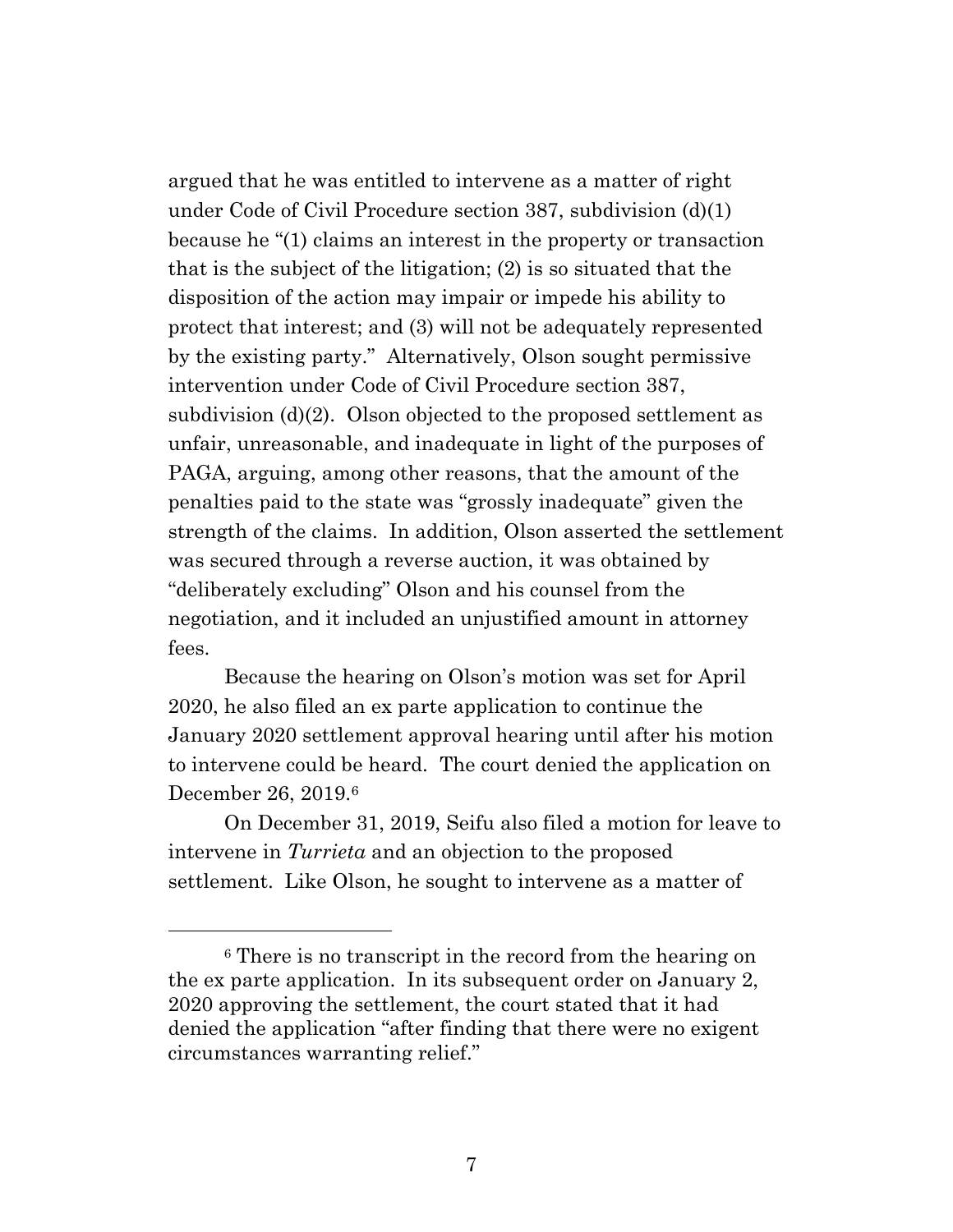right, arguing that he had an interest in the action as a member of the PAGA settlement group and as the PAGA representative with the "first-filed" action. He also asked the court to postpone the settlement approval hearing and argued that the settlement was not fair, adequate, or reasonable.

The court held the settlement approval hearing in *Turrieta* on January 2, 2020. Counsel for Turrieta argued that appellants lacked standing to intervene or object to the settlement because "this case belongs exclusively to the State." He also contended that the settlement would be "one of the largest payments" ever received by the state, "so they of course have not objected, they would like to be paid." Lyft's counsel agreed with Turrieta's position.

Counsel for appellants appeared at the hearing and the court allowed them to argue. Seifu's counsel argued that Seifu's case was "the first-filed case" and Lyft had engaged in a reverse auction by settling with Turrieta after it failed to reach an agreement with Seifu. She also argued that Seifu had moved for an injunction in his case, which was stayed pending Lyft's appeal, but that Lyft was attempting to avoid the effect of potential injunctive relief by settling a "copycat" case for monetary penalties. She argued in the alternative that Seifu should be allowed to opt out of the *Turrieta* settlement, so that "he can continue his pursuit of his injunction claim." Olson's counsel contended that the small amount of the settlement compared to the amount of possible liability "does not represent any kind of deterrent or punitive result for a company such as Lyft which is currently employing hundreds of thousands of workers in California and has billions of dollars in revenue each year." He also argued that other drivers should have standing to intervene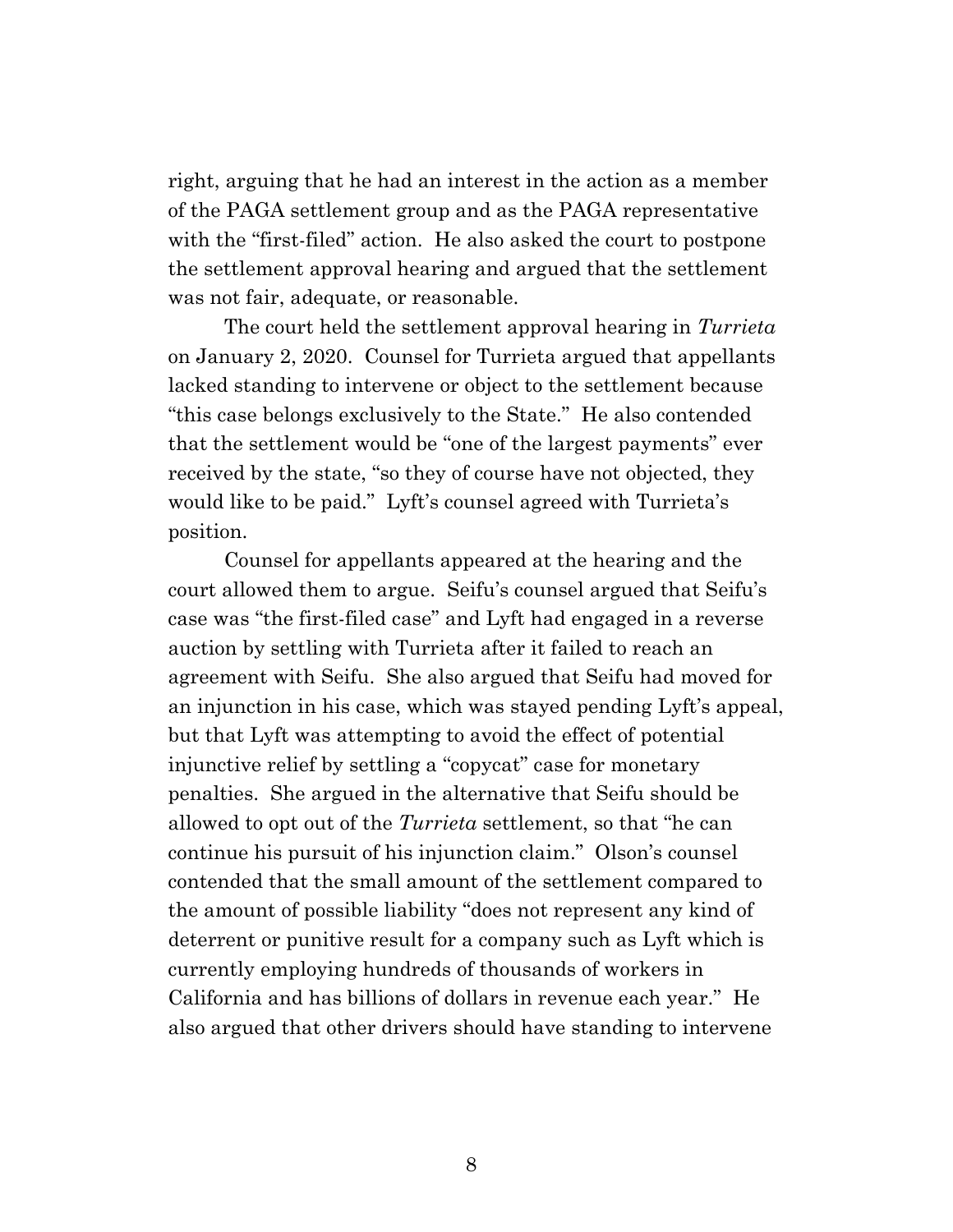and appeal as they would in class actions.

In response to Seifu's arguments, counsel for Lyft contended that injunctive relief was not available under PAGA, and that there was no such motion pending because *Seifu* was stayed. In addition, even if injunctive relief was permitted, the settlement would not preclude injunctive relief. He also disputed the suggestion of gamesmanship in the settlement.

Turrieta's counsel disputed appellants' assertion of standing, arguing that if the court allowed notice to or intervention by another PAGA plaintiff, "you'd be undoing a basic structural element of PAGA" that was distinct from class action procedure. He also reiterated that the amount of the settlement was reasonable compared to past settlements, and rejected the suggestion that the state did not review the proposed settlement, considering it was "their biggest recovery of the year." He emphasized that the settlement was made at arm's length, and was proposed by an experienced, neutral mediator. At the conclusion of the hearing, the court took the matter under submission.

The court issued an order later that day, January 2, 2020. The court overruled Seifu's objection to the settlement, finding that "[a]part from the fact that it was filed on the eve of the hearing, the Court does not believe that he (like Olson) has standing to be heard on this matter." The court held that the real party in interest was the state, citing *Amalgamated Transit Union, Local 1756, AFL-CIO v. Superior Court* (2009) 46 Cal.4th 993 (*Amalgamated*). The court also denied Seifu's request to "opt out" of the settlement, finding he had no legal basis to do so, and was not precluded by the settlement from pursuing a preliminary injunction.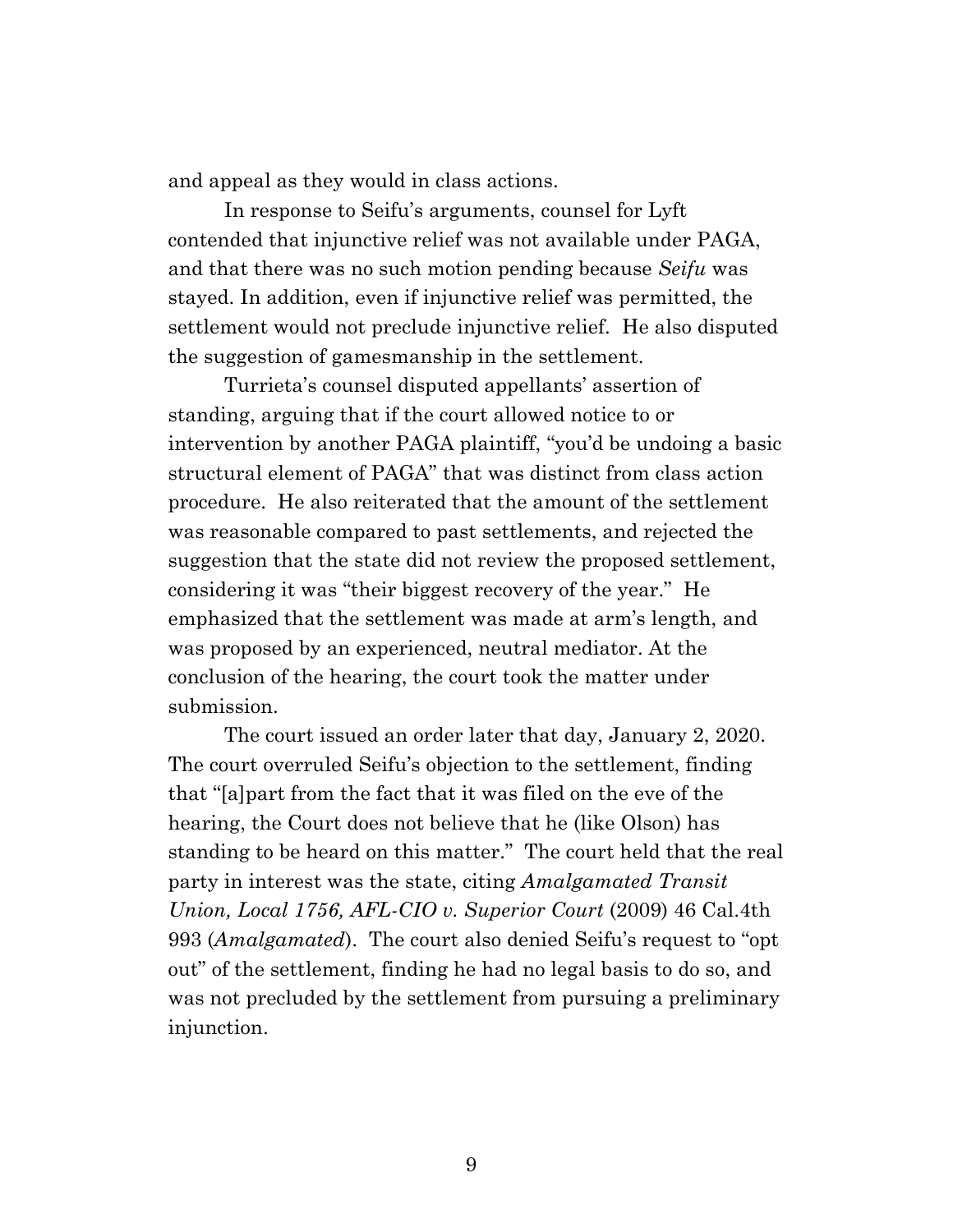The court further found that the settlement was "fair, adequate, and reasonable in light of the time period that is encompassed by it and the amount that will eventually be paid to the State of California and to the hundreds of thousands of Lyft drivers." The court noted it had considered another settlement approved in January 2018 for \$7.75 million for a "period three times as long." The court also found that "although it is possible that monetary penalties could be up to \$100 billion,[ <sup>7</sup>] given that the claims in this case would likely be considered under pre-*Dynamex* law, it is also possible that the penalties could be zero dollars." The court rejected appellants' assertion that "Lyft engaged in gamesmanship such that plaintiffs in other cases (as well as the State) could be shortchanged. In this regard, the court notes that after the parties engaged in mediation before a very experienced mediator, they were still not able to arrive at a resolution. Instead, they ultimately accepted the mediator's proposal." In addition, the court concluded that it would "not assume that the State of California [h]as not read and seriously considered the proposed settlement. As mentioned above, it is the real party in interest and by not filing an opposition to the settlement, the Court assumes that it agrees that the settlement is appropriate."

The court signed the proposed order submitted by Turrieta, approving the settlement agreement and finding the settlement

<sup>7</sup> Turrieta subsequently filed a request for clarification, noting that the record supported a value of "over \$10 billion." During the settlement approval hearing, Seifu's counsel argued that the maximum liability totaled over \$2 billion, while Olson's counsel estimated it at over \$12 billion. Ultimately, this factual dispute is irrelevant to resolution of this appeal.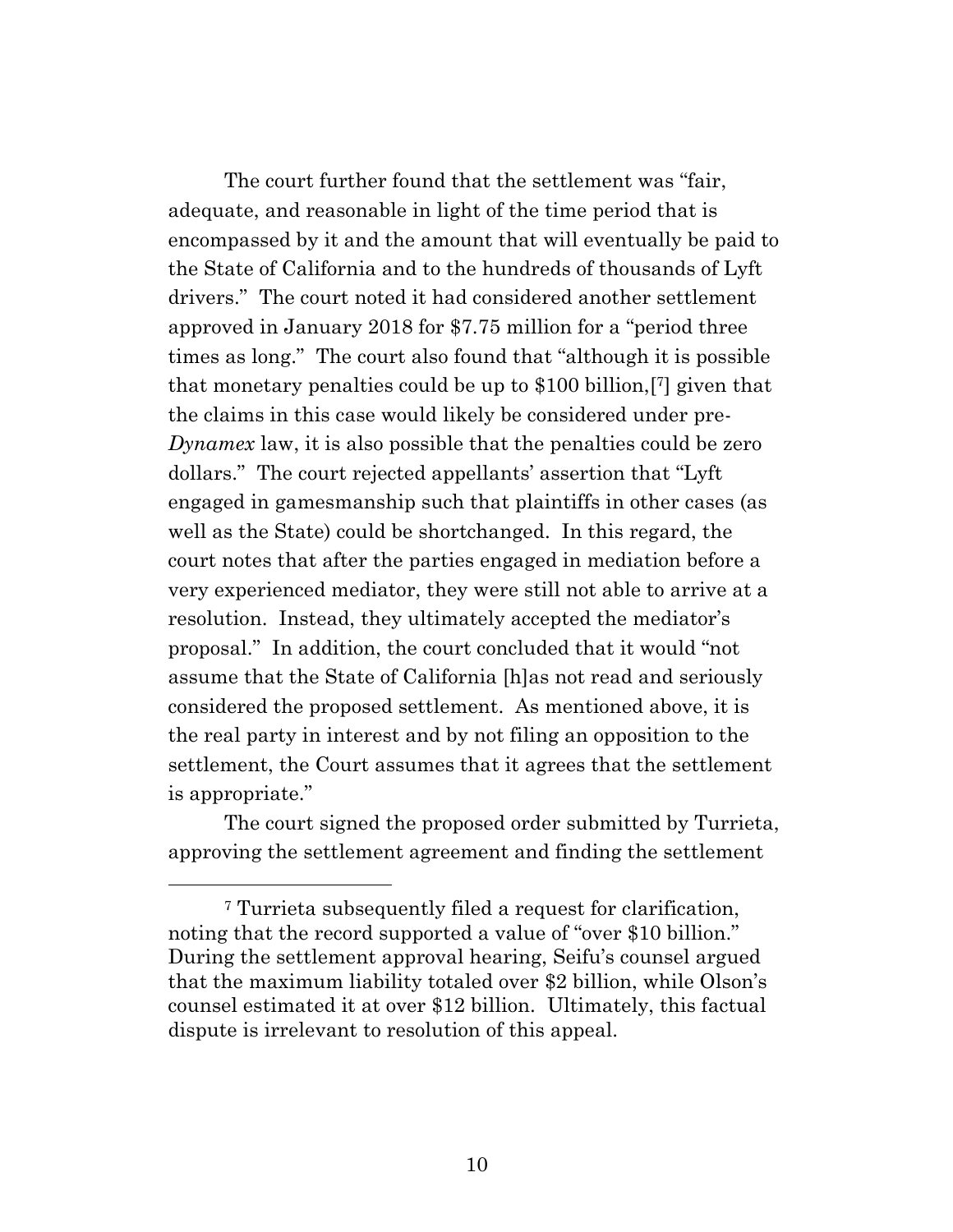"is in all respects fair, reasonable and adequate, and complies with the policy goals of the PAGA. There was no collusion in connection with the Settlement. The Settlement was the product of informed and arm's-length negotiations among competent counsel and the record is sufficiently developed to have enabled Plaintiff and Defendant to adequately evaluate and consider their respective positions." The court further found that the settlement agreement was "reasonable as it provides substantial payment for the State of California and will provide the PAGA Settlement Group Members with substantial recovery from a non-reversionary common fund." The court retained jurisdiction to enforce the settlement agreement, vacated all other hearing dates, and ordered the matter dismissed with prejudice. The court entered judgment on January 6, 2020.

On January 14, 2020, Olson filed a motion to vacate the *Turrieta* judgment pursuant to Code of Civil Procedure section 663. He again argued that the court erred in approving the settlement for several reasons, including: (1) the provision paying \$5 million to drivers as underpaid wages pursuant to section 558 was barred by the recent Supreme Court decision in *ZB, N.A. v. Superior Court* (2019) 8 Cal.5th 175; (2) the amount paid in penalties to the state was unreasonable given the strength of the claims, which the court erroneously found would not be considered under *Dynamex*; (3) the court "ignored the undisputed facts suggesting that Lyft reverse-auctioned the State's claims"; and (4) the court erred in finding that Olson lacked standing to intervene. Seifu also moved to vacate the judgment on January 21, 2020.<sup>8</sup> Lyft and Turrieta both opposed the motions.

<sup>8</sup> Seifu's motion to vacate the judgment, supporting documents, and reply are not included in the record on appeal.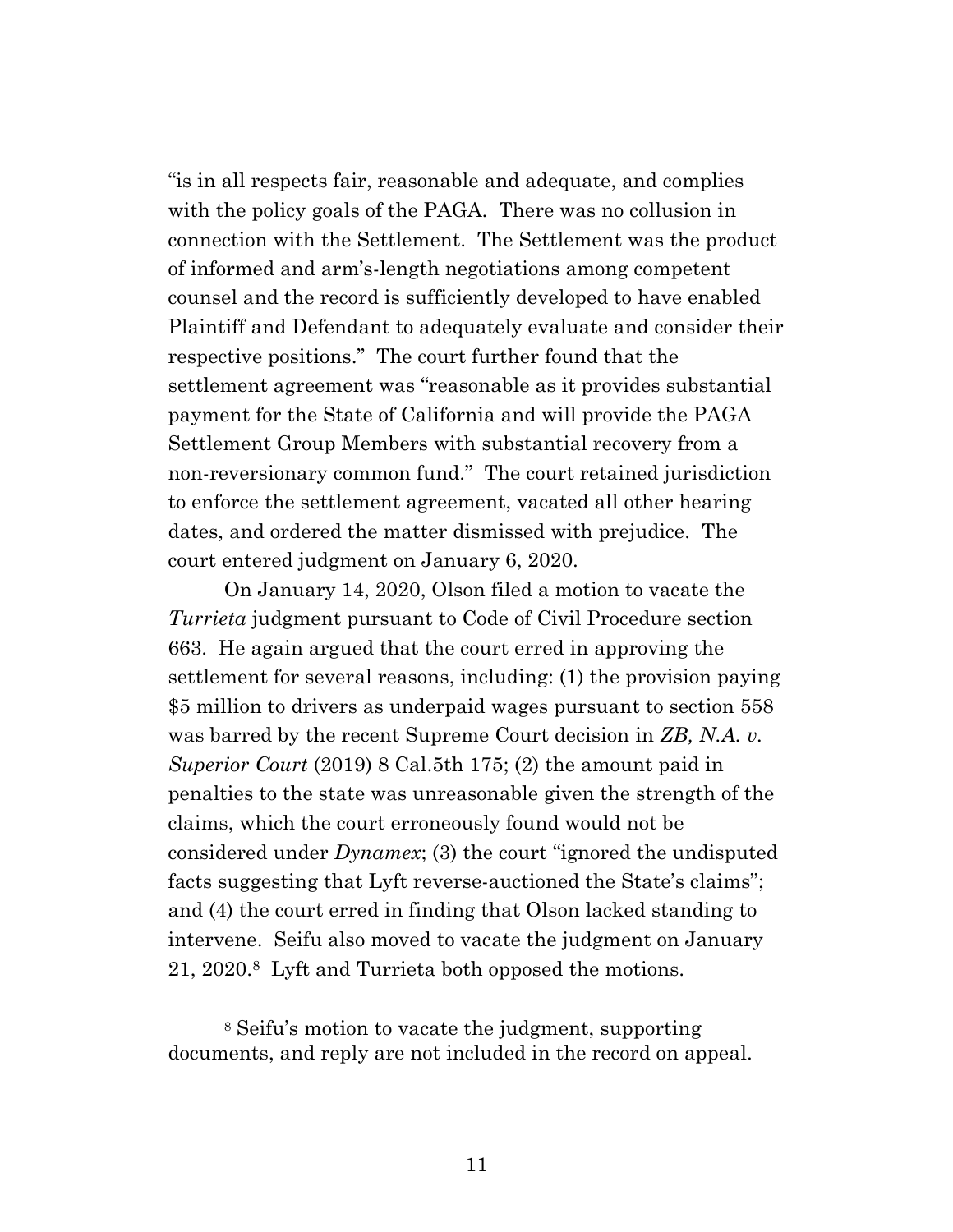The court held a hearing on the motions to vacate the judgment on February 28, 2020. Following argument by counsel for appellants and respondents, the court reiterated its finding that the settlement "is in the best interest of the workers and in the best interest of the state of California." Then, the court found that appellants did not have standing to object to the settlement or to bring a motion to set aside the judgment. The court subsequently issued a minute order denying the motions. Olson and Seifu timely appealed.

Respondents moved to dismiss the appeals, arguing that appellants lacked standing. We issued an order summarily denying the motions to dismiss without prejudice to the parties raising the issue again in their briefing.<sup>9</sup> The parties submitted their briefs and appellate record. After full consideration of the record and relevant legal authorities, we conclude that appellants lack standing to appeal the judgment. Although they have standing to appeal the trial court's implicit denial of their motions to intervene, we find no error and therefore affirm.

After filing his opening brief, he moved to augment the record with these documents and then requested that we take judicial notice of them. We denied both requests.

<sup>&</sup>lt;sup>9</sup> A summary denial of a motion to dismiss an appeal does not "preclude later full consideration of the issue, accompanied by a written opinion, following review of the entire record. . . ." (*Kowis v. Howard* (1992) 3 Cal.4th 888, 900, overruling the contrary holding in *Pigeon Point Ranch, Inc. v. Perot* (1963) 59 Cal.2d 227, 230–231; accord, *Dakota Payphone, LLC v. Alcaraz* (2011) 192 Cal.App.4th 493, 509, fn. 6 [reversing prior order and dismissing appeal upon "review of a complete record and further analysis of the law"].)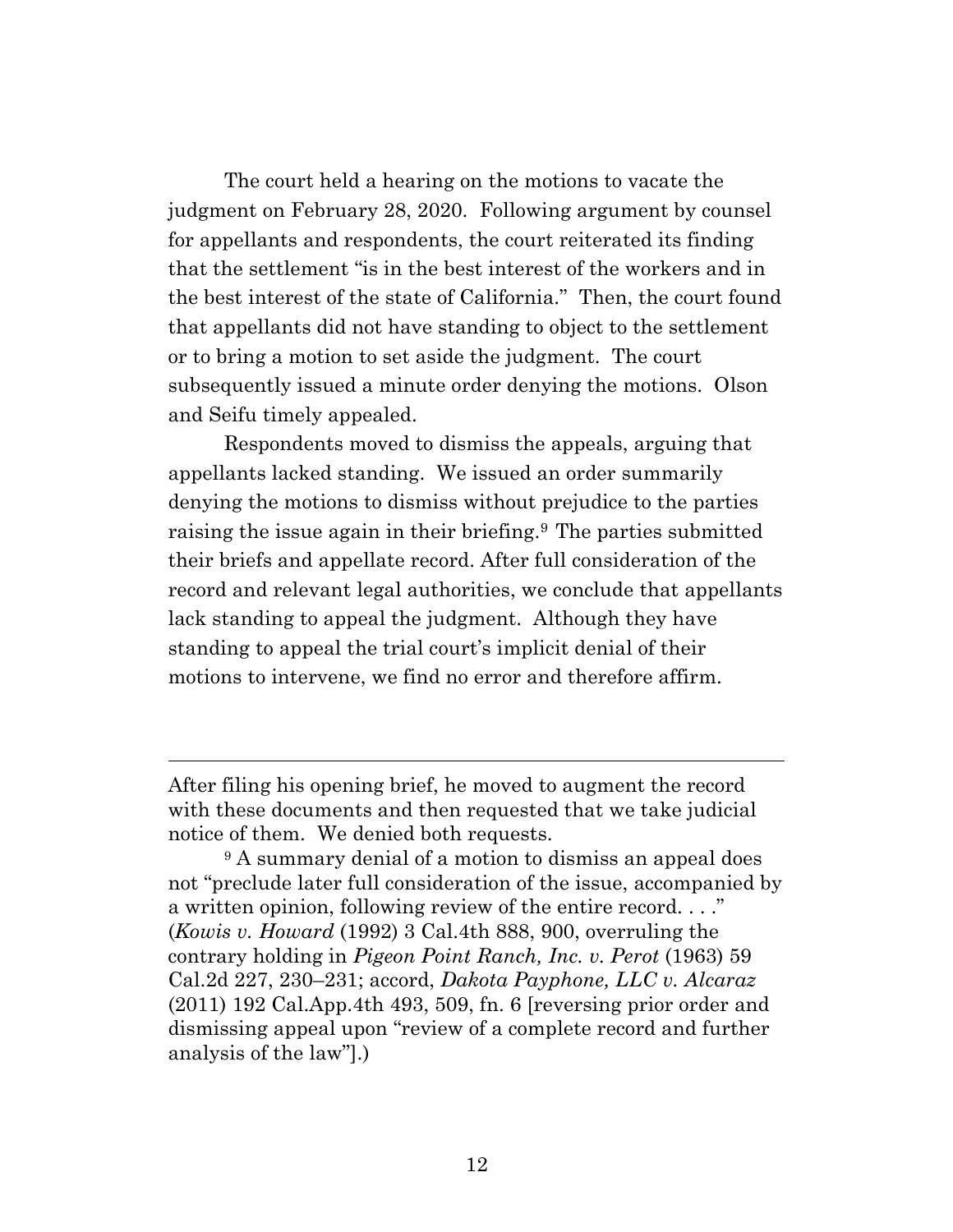#### **DISCUSSION**

#### I. *PAGA Overview*

"California's Labor Code contains a number of provisions designed to protect the health, safety, and compensation of workers. Employers who violate these statutes may be sued by employees for damages or *statutory* penalties. [Citations.] Statutory penalties, including double or treble damages, provide recovery to the plaintiff beyond actual losses incurred. [Citation.] Several Labor Code statutes provide for additional *civil* penalties, generally paid to the state unless otherwise provided. [Citation.] Before PAGA's enactment, only the state could sue for civil penalties." (*Kim v. Reins International California, Inc.* (2020) 9 Cal.5th 73, 80 (*Kim*), citing *Iskanian v. CLS Transportation Los Angeles, LLC* (2014) 59 Cal.4th 348, 378 (*Iskanian*).) The Legislature enacted PAGA in 2003 to allow aggrieved employees to act as private attorneys general and recover civil penalties for Labor Code violations. (*Arias v. Superior Court* (2009) 46 Cal.4th 969, 980-981 (*Arias*); *Villacres v. ABM Industries Inc*. (2010) 189 Cal.App.4th 562, 578.) The Legislature's declared purpose in enacting PAGA was "to supplement enforcement actions by public agencies, which lack adequate resources to bring all such actions themselves." (*Arias, supra*, 46 Cal.4th at p. 986.)

PAGA deputizes "aggrieved" employees to bring a representative lawsuit on behalf of the state to enforce labor laws. (*Kim, supra*, 9 Cal.5th at p. 81; *Iskanian, supra,* 59 Cal.4th at p. 386.) An "aggrieved employee" for purposes of bringing a PAGA claim is defined under the statute as "any person who was employed by the alleged violator and against whom one or more of the alleged violations was committed." (§ 2699, subd. (c); see also *Kim, supra*, 9 Cal.5th at p. 82.) Although an aggrieved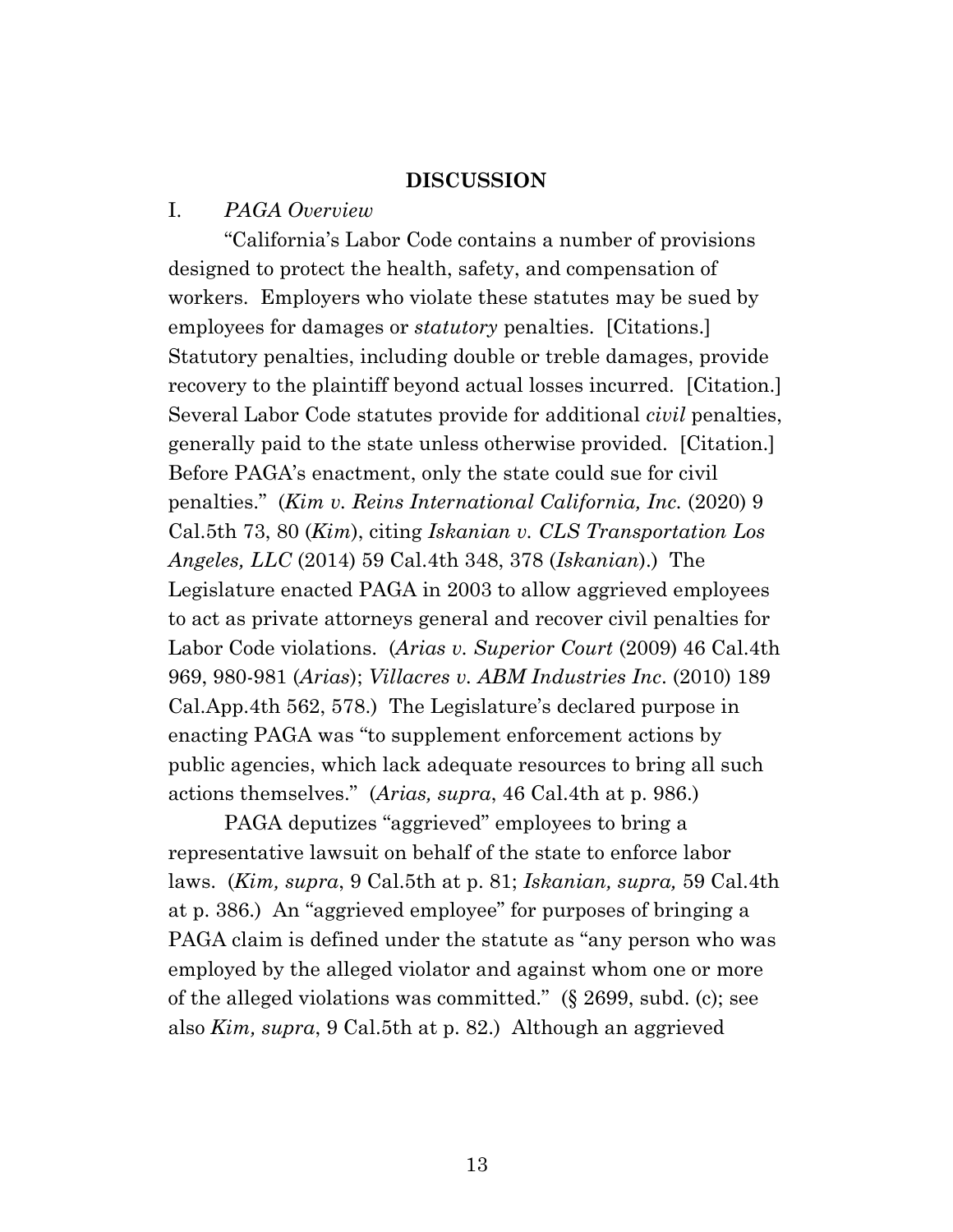employee is the named plaintiff in a PAGA action, PAGA disputes are between the state and the employer, not between the employee and the employer. (*Iskanian, supra*, 59 Cal.4th at p. 386; *Arias, supra*, 46 Cal.4th at p. 986 [plaintiff represents same legal rights and interests as state labor law enforcement agencies].) Thus, an employee suing under PAGA "does so as the proxy or agent of the state's labor law enforcement agencies. . . . In a lawsuit brought under the act, the employee plaintiff represents the same legal right and interest as state labor law enforcement agencies—namely, recovery of civil penalties that otherwise would have been assessed and collected by the [LWDA]." (*Arias, supra,* 46 Cal.4th at p. 986; accord, *Iskanian, supra,* 59 Cal.4th at p. 380.)

Before filing a PAGA lawsuit, an employee must provide written notice to the LWDA and the employer of the specific Labor Code violations alleged and facts and theories to support the claims.  $(\S 2699.3, \text{subd. (a)(1)(A))}$  "If the [LWDA] elects not to investigate, or investigates without issuing a citation, the employee may then bring a PAGA action." (*Williams v. Superior Court* (2017) 3 Cal.5th 531, 545 (*Williams*); see § 2699.3, subd. (a)(2)(A); *Julian v. Glenair, Inc.* (2017) 17 Cal.App.5th 853, 866 (*Julian*).) The notice requirement allows the relevant state agency to decide "whether to allocate scarce resources to an investigation." (*Williams, supra*, 3 Cal.5th at p. 546.) The LWDA receives 75 percent of the civil penalties recovered in an action brought by an aggrieved employee; the remaining 25 percent of the penalties is distributed to the "aggrieved employees." (§ 2699, subd. (i); *Arias, supra*, 46 Cal.4th at pp. 980-981.)

Overlapping PAGA actions may be brought by different employees who allege the same violations and use the same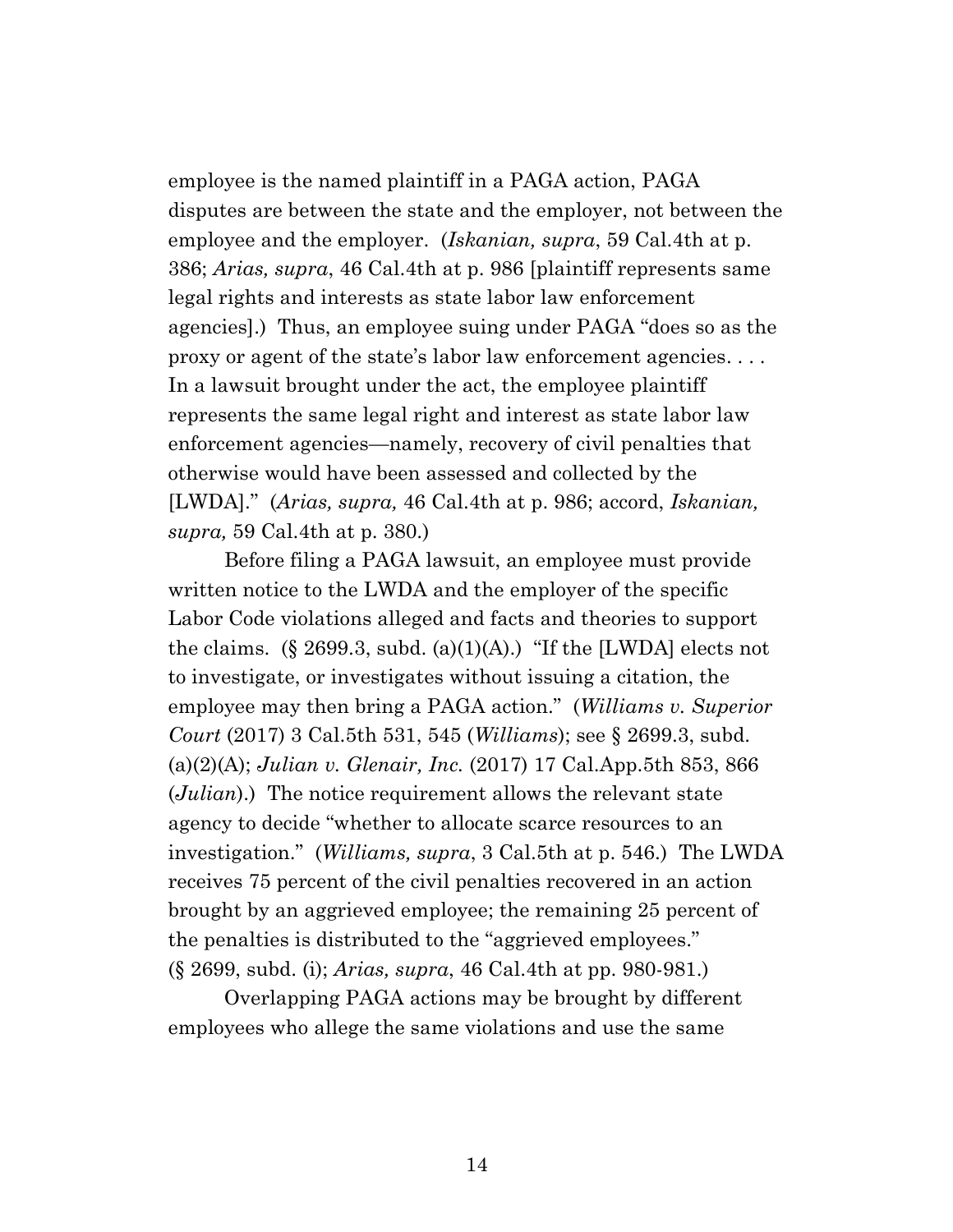theories. (*Julian, supra,* 17 Cal.App.5th at pp. 866-867.) However, because an employee who brings an action under PAGA does so as the "proxy or agent" of the state, a judgment in an employee's action under PAGA "binds all those, including nonparty aggrieved employees, who would be bound by a judgment in an action brought by the government." (*Arias, supra*, 46 Cal.4th at p. 986.) As our Supreme Court has explained, when an employee plaintiff prevails in a PAGA action, "[n]onparty employees may then, by invoking collateral estoppel, use the judgment against the employer to obtain remedies other than civil penalties for the same Labor Code violation[s]." (*Id*. at p. 987.) "If the employer had prevailed, however, the nonparty employees, because they were not given notice of the action or afforded any opportunity to be heard, would not be bound by the judgment as to remedies other than civil penalties." (*Ibid*.; see also *Williams, supra*, 3 Cal.5th at p. 547, fn. 4 [employees "do not own a personal claim for PAGA civil penalties"].)

If the parties settle a PAGA claim, section 2699, subdivision  $(l)(2)$  requires the plaintiff employee to simultaneously submit the proposed settlement to the LWDA and the court, and further requires that the court "review and approve" the settlement. As such, the court must "ensur[e] that any negotiated resolution is fair to those affected." (*Williams, supra*, 3 Cal.5th at p. 549.)

II. *Analysis*

This appeal presents overlapping challenges to two separate orders. First, appellants seek to appeal from the judgment on the ground that the trial court should not have approved the settlement. They contend that they have standing to do so because they moved to vacate the judgment under Code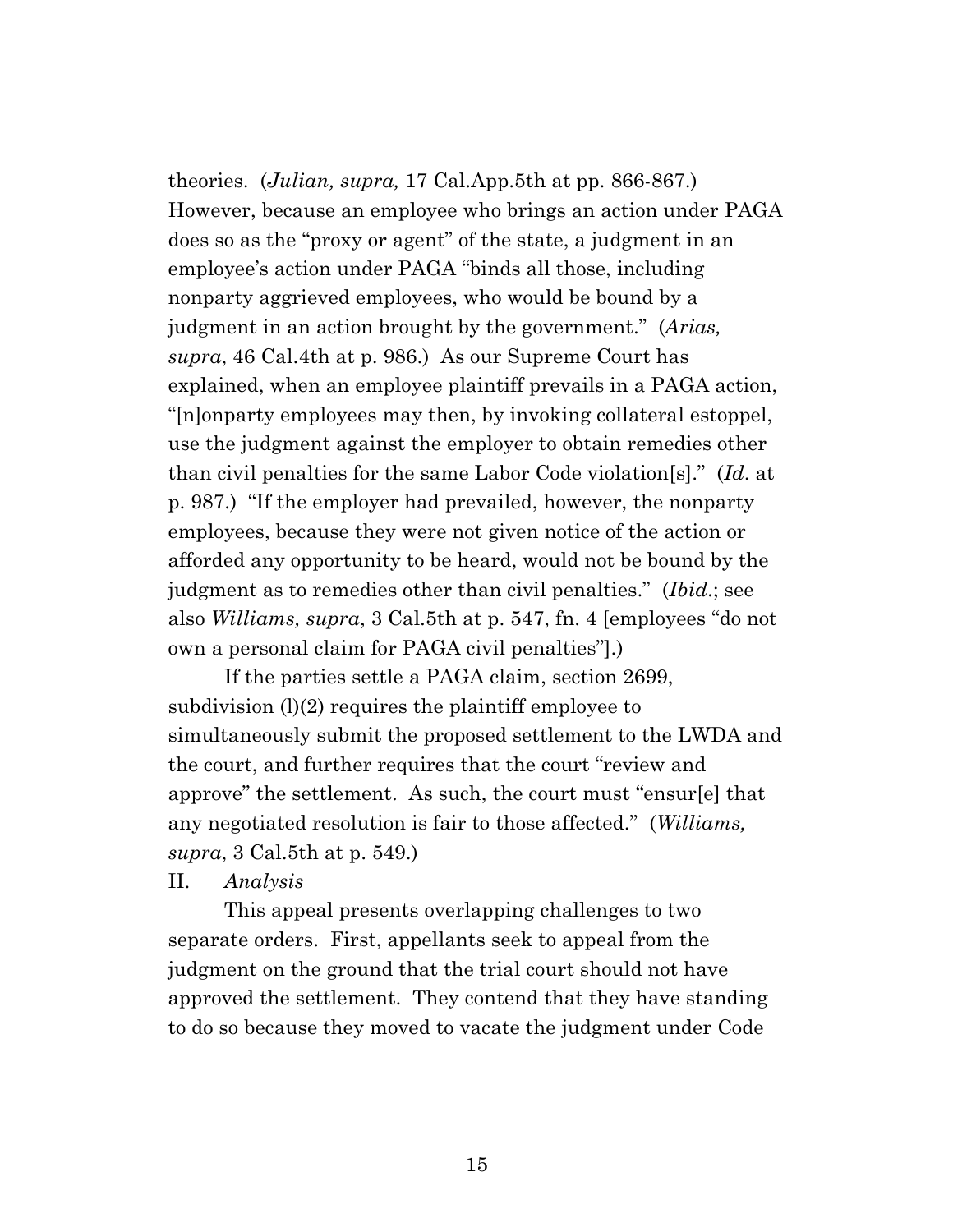of Civil Procedure section 663. Respondents counter that appellants, as nonparties, lacked standing to move to vacate the judgment and therefore cannot use those motions as a basis for appeal. We agree with respondents and the trial court that due to the unique nature of PAGA, in which the state is the real party in interest, appellants had no personal interest in *Turrieta* and therefore are not "aggrieved parties" who may appeal from the judgment.

Second, appellants challenge the trial court's denial of their motions to intervene in *Turrieta*. Again, they argue that they had a personal interest in the *Turrieta* proceedings and proposed settlement because they were deputized to prosecute PAGA claims on behalf of the state. Respondents assert that this issue is outside the scope of the appeal and, additionally, that appellants are not entitled to intervene. Although we agree with appellants that they may raise this issue on appeal, we conclude that the trial court did not err in denying them intervention.

#### A. *Motion to vacate judgment*

Respondents contend that appellants lacked standing below to bring a motion to set aside the judgment pursuant to Code of Civil Procedure section 663, and lack standing to appeal from the judgment for the same reasons. We agree.

Code of Civil Procedure section 902 allows "'[a]ny party aggrieved'" to appeal from a judgment. Thus, "[t]he test is twofold—one must be both a party of record to the action *and* aggrieved to have standing to appeal." (*Shaw v. Hughes Aircraft Co*. (2000) 83 Cal.App.4th 1336, 1342; see also *Hernandez v. Restoration Hardware, Inc.* (2018) 4 Cal.5th 260, 263 (*Hernandez*).) However, a nonparty that is aggrieved by a judgment or order may become a party of record and obtain the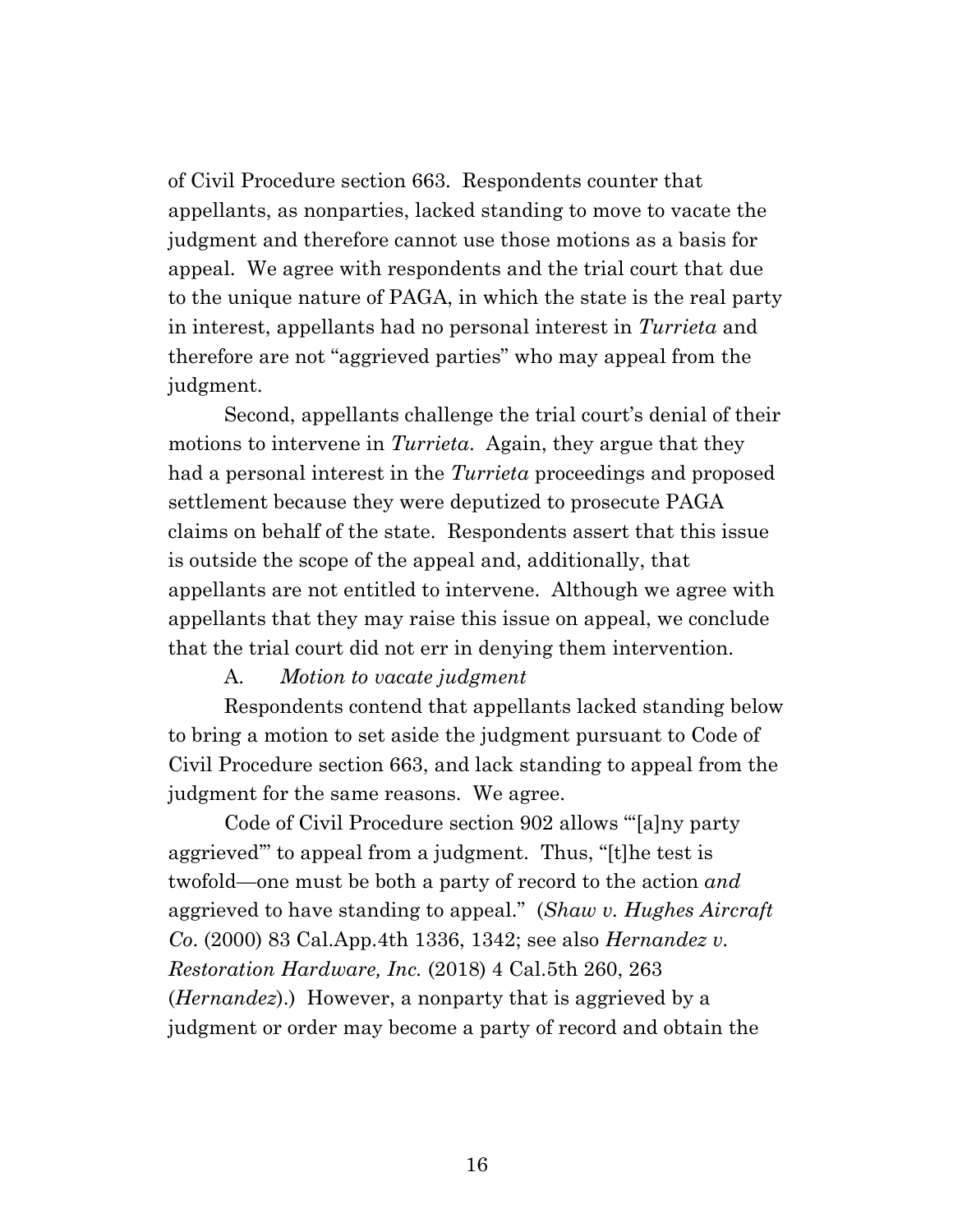right to appeal by moving to vacate the judgment pursuant to Code of Civil Procedure section 663. (*Hernandez, supra*, 4 Cal.5th at p. 267, citing *Eggert v. Pac. States S. & L. Co.* (1942) 20 Cal.2d 199, 201; *County of Alameda v. Carleson* (1971) 5 Cal.3d 730, 736, 738 (*Carleson*) [one who is legally "aggrieved" by judgment may become "party of record" with the right to appeal by moving to vacate judgment for "incorrect legal conclusion" or "erroneous judgment upon the facts"].) Similarly, pursuant to Code of Civil Procedure section 663, a "party aggrieved" may move for a judgment "to be set aside and vacated . . . and another and different judgment entered, . . . materially affecting the substantial rights of the party and entitling the party to a different judgment." Thus, in order for appellants to have standing to bring a motion to vacate the judgment or to appeal from that judgment, they must have been "aggrieved" by the judgment.

A party is aggrieved "only if its 'rights or interests are injuriously affected by the judgment.'" (*Sabi v. Sterling* (2010) 183 Cal.App.4th 916, 947, quoting *Carleson, supra*, 5 Cal.3d at p. 737.) The aggrieved party's interest "must be immediate, pecuniary, and substantial and not nominal or a remote consequence of the judgment." (*Carleson, supra*, 5 Cal.3d at p. 737; see also *Howard Contracting, Inc. v. G.A. MacDonald Construction Co., Inc.* (1998) 71 Cal.App.4th 38, 58.)<sup>10</sup>

<sup>10</sup> We note that whether someone is an "aggrieved employee" as defined by section 2699, subdivision (c) and thus able to bring a lawsuit under PAGA is a distinct inquiry from whether a nonparty may become an aggrieved *party* because of a personal interest in a different lawsuit and thereby obtain standing to challenge the judgment. None of the parties here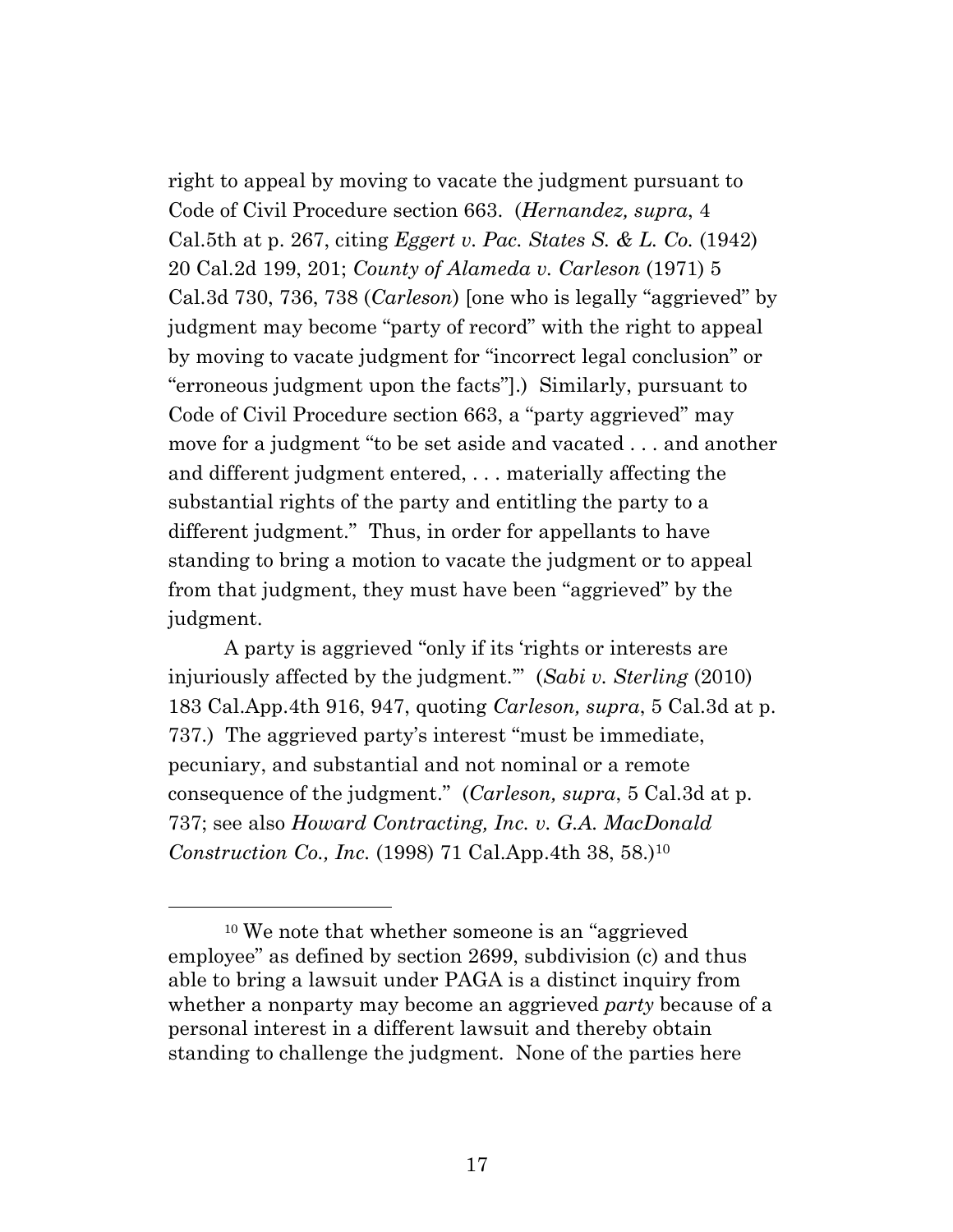Appellants contend they are "aggrieved" parties because of their status as designated proxies for the state. Olson argues that the settlement has an "'immediate, pecuniary, and substantial' effect on the State (and Olson as the State's proxy): it extinguishes the claims Olson was deputized to pursue for less than pennies on the dollar." Similarly, Seifu contends that he has "an interest in representing the State's interest" in "achieving the maximum recovery possible for Lyft's misdeeds," and deterring future violations.

We are not persuaded that appellants' role as PAGA plaintiffs confers upon them a personal interest in the settlement of another PAGA claim. As our Supreme Court recently explained: "A PAGA claim is legally and conceptually different from an employee's own suit for damages and statutory penalties. An employee suing under PAGA 'does so as the proxy or agent of the state's labor law enforcement agencies.'" (*Kim*, *supra*, 9 Cal.5th at p. 81, quoting *Arias, supra*, 46 Cal.4th at p. 986.) As such, "[e]very PAGA claim is 'a dispute between an employer and the state.' [Citations.] . . . . Relief under PAGA is designed primarily to benefit the general public, not the party bringing the action." (*Ibid*.; see also *Iskanian, supra*, 59 Cal.4th at p. 386; *Arias*, *supra*, 46 Cal.4th at p. 986.) "'A PAGA representative action is therefore a type of qui tam action,'" and the "government entity on whose behalf the plaintiff files suit is always the real party in interest." (*Ibid*., quoting *Iskanian, supra*, 59 Cal.4th at p.  $382.$ )<sup>11</sup>

have claimed otherwise.

<sup>11</sup> As such, Seifu's contention that he "supplanted the State as the real party in interest" is meritless.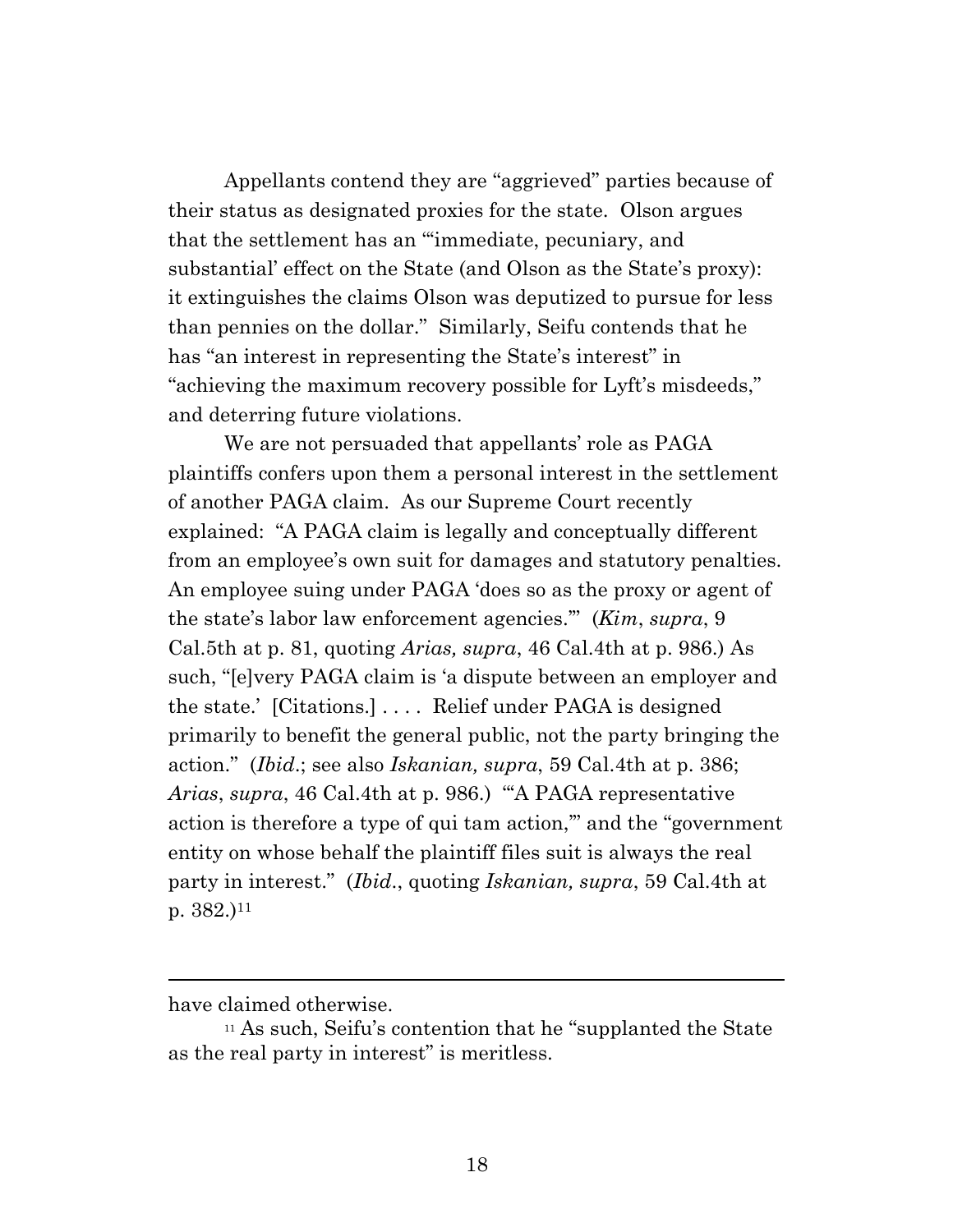In *Amalgamated, supra,* 46 Cal.4th at p. 1003, the court rejected an attempt by a labor union to bring a PAGA claim as the assignee of the employees who had suffered injury. The court reasoned that the claim could not be assigned because PAGA "does not create property rights or any other substantive rights. Nor does it impose any legal obligations. It is simply a procedural statute allowing an aggrieved employee to recover civil penalties—for Labor Code violations—that otherwise would be sought by state labor law enforcement agencies." (*Ibid*.) Thus, the court held that an aggrieved employee could not assign a PAGA claim for "statutory penalties because the employee does not own an assignable interest." (*Ibid*.)

Consequently, appellants' ability to file PAGA claims on behalf of the state does not convert the state's interest into their own or render them real parties in interest. (*Amalgamated*, *supra*, 46 Cal.4th at p. 1003; *Arias, supra*, 46 Cal.4th at p. 986.) Appellants were deputized under PAGA to prosecute their employer's Labor Code violations on behalf of the state; they fail to point to any authority allowing them to act on the state's behalf for all purposes. Because it is the state's rights, and not appellants', that are affected by a parallel PAGA settlement, appellants are not aggrieved parties with standing to seek to vacate the judgment or appeal. <sup>12</sup> Nor can appellants claim a pecuniary interest in the penalties at issue, as the "civil penalties recovered on the state's behalf are intended to 'remediate present violations and deter future ones,' not to redress employees'

<sup>&</sup>lt;sup>12</sup> To the extent Seifu additionally contends that his purported status as the "first-filed" PAGA plaintiff creates a personal interest in the settlement of a later-filed PAGA action, he cites no authority supporting that contention.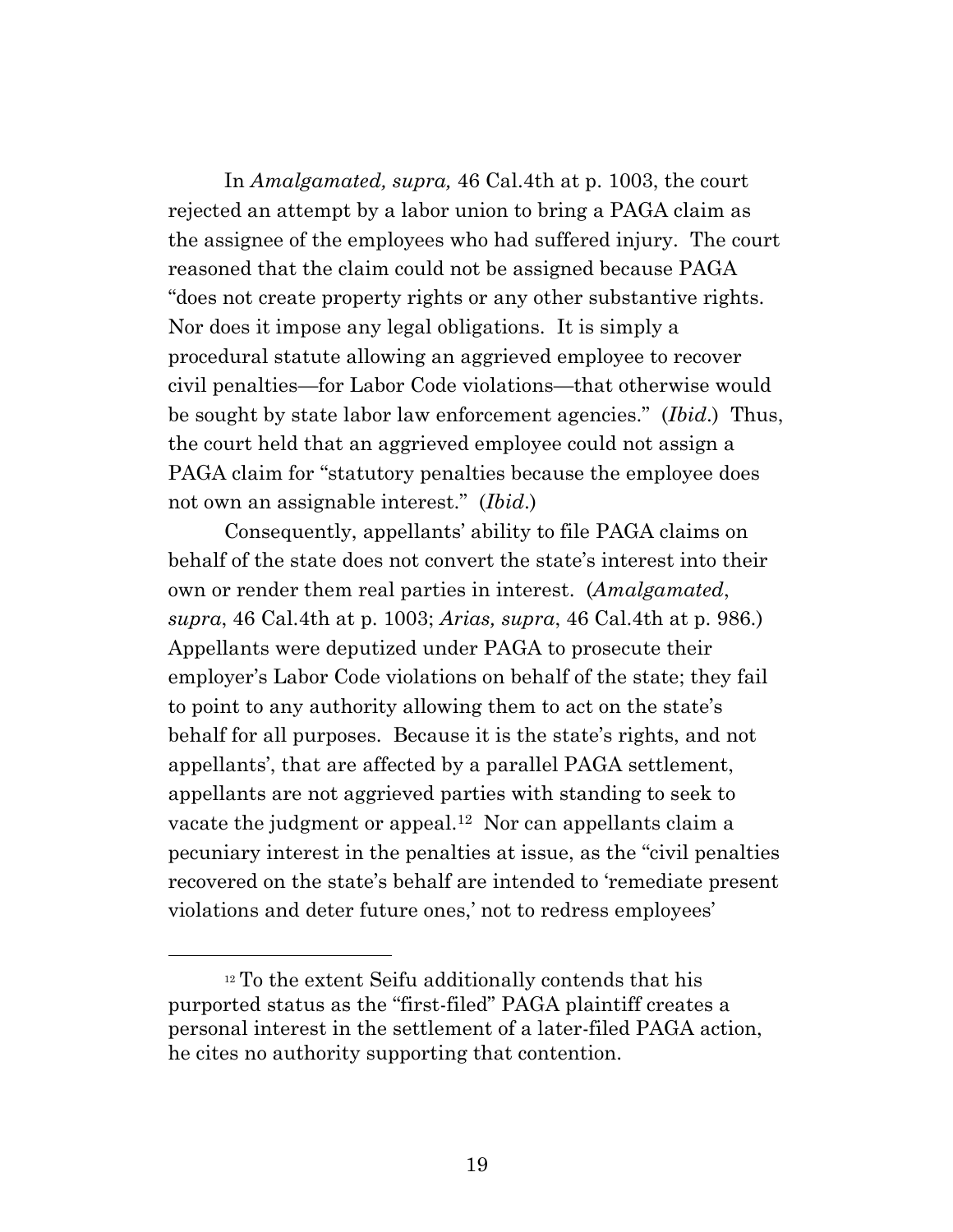injuries." (*Kim, supra*, 9 Cal.5th 73, 86, quoting *Williams, supra*, 3 Cal.5th at p. 546; see also *Iskanian, supra*, at p. 381.)

We disagree with Olson's prediction that denying him status as an aggrieved party will "have the dangerous effect of insulating all PAGA settlement approval orders from objection at the trial court level and subsequent appellate review," allowing a plaintiff to "settle PAGA claims on patently unreasonable terms." PAGA expressly requires notice of a proposed settlement to both the LWDA and the trial court, and directs the court to review the settlement prior to approval.  $(\S 2699, \text{subd}, (l)(2))$ ; see also *Williams, supra*, 3 Cal.5th at p. 549 [court must "ensur[e] that any negotiated resolution is fair to those affected"].) These procedures were followed here.<sup>13</sup> Moreover, as evidenced by several of the cases cited by appellants, the LWDA may provide the trial court with comments on or objections to a proposed settlement, and has done so in the past. (See *O'Connor v. Uber Technologies, Inc*. (N.D. Cal. 2016) 201 F.Supp.3d 1110, 1113 [noting that the court "invited and considered the comments" of the LWDA before rejecting the proposed settlement of class and PAGA claims].) Here, the LWDA did not raise objections to the settlement until it submitted an amicus brief on appeal, but that does not invalidate the protections provided by PAGA's notice and review requirements.<sup>14</sup>

<sup>13</sup> We also note that, while it did not allow appellants to intervene, the trial court did allow appellants to submit objections, and to present argument at two hearings, and it addressed those objections (albeit briefly) in its order approving the settlement.

<sup>14</sup> The LWDA raises several objections to the settlement in its amicus brief; in particular, it contends that the settlement released claims (newly added to the FAC) that Turrieta was not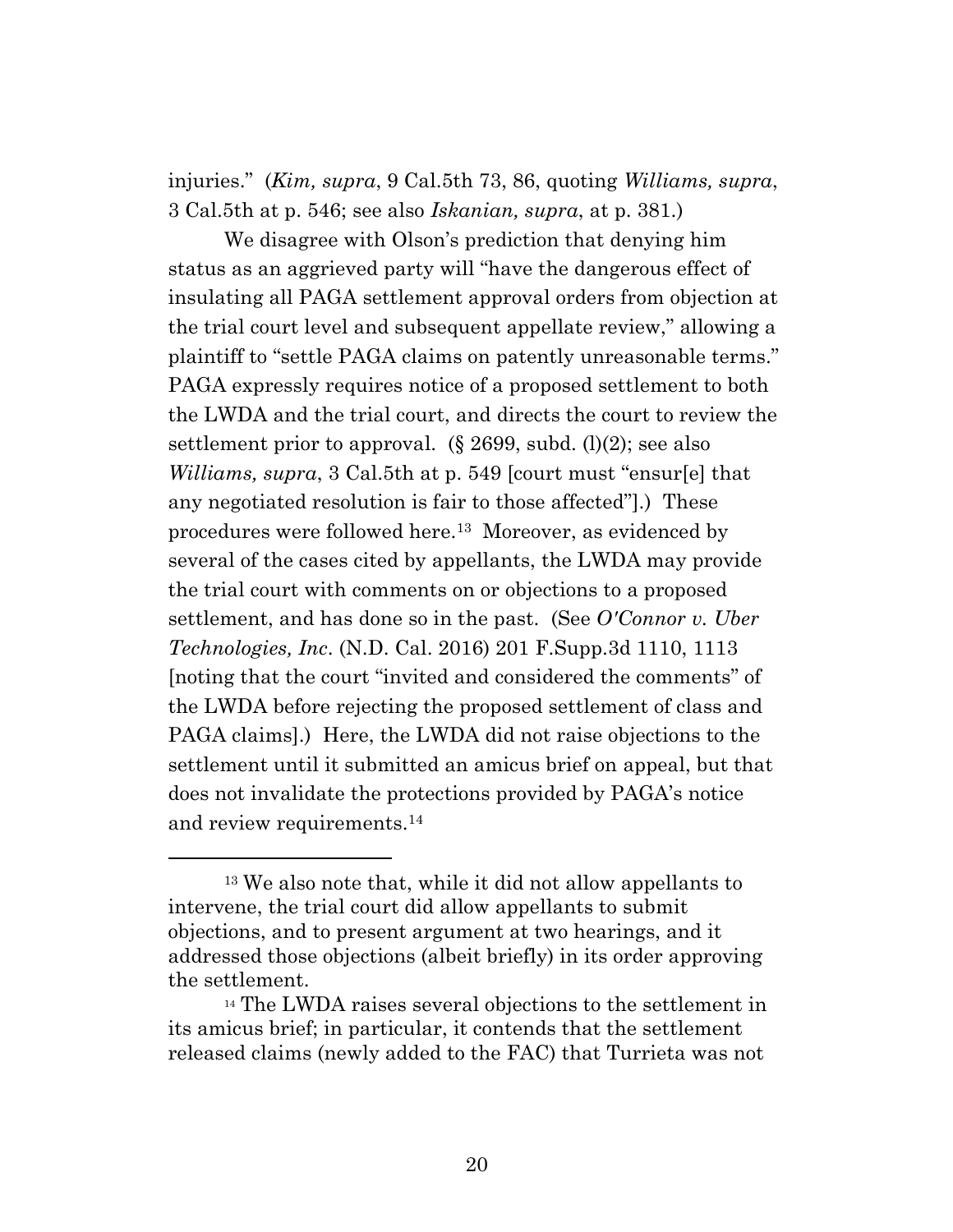Appellants also argue that they are aggrieved as nonparty employees who would be bound by the judgment. But the settlement of Turrieta's PAGA claims is only binding with respect to the state's assertion of the same PAGA claims and recovery of the same civil penalties—not any personal claims appellants may have against Lyft. (See *Julian, supra*, 17 Cal.App.5th at p. 867 ["under the doctrine of collateral estoppel, a [PAGA] judgment . . . binds the government, as well as all aggrieved nonparty employees potentially entitled to assert a PAGA action"].) As the *Williams* court explained: "absent employees do not own a personal claim for PAGA civil penalties (see *Amalgamated*[, *supra*,] 46 Cal.4th [at p.] 1003), and whatever personal claims the absent employees might have for relief are not at stake (*Iskanian*

deputized to pursue because she never gave the requisite 65-day notice to the state under section 2699.3, subdivision (a). This argument should have been addressed to the trial court below. If the LWDA had asserted its objections before the trial court (or at a minimum, requested more time to consider the proposal), it could have provided the court with potentially useful information in considering the fairness of the settlement. Instead, it did so only belatedly and in its limited role as amicus on appeal. Moreover, regardless of the standing issue, neither appellant timely raised the argument that adding causes of action in the FAC required a new notice to the state—Seifu did not raise it at all and Olson did so only in a single paragraph at the very end of his reply in support of his motion to vacate. This issue is therefore forfeited and we would not consider it, even if appellants had standing to raise it. (See *St. Mary v. Superior Court* (2014) 223 Cal.App.4th 762, 783 ["points raised in a reply brief for the first time will not be considered unless good cause is shown for the failure to present them before"]; *Balboa Ins. Co. v. Aguirre* (1983) 149 Cal.App.3d 1002, 1010.)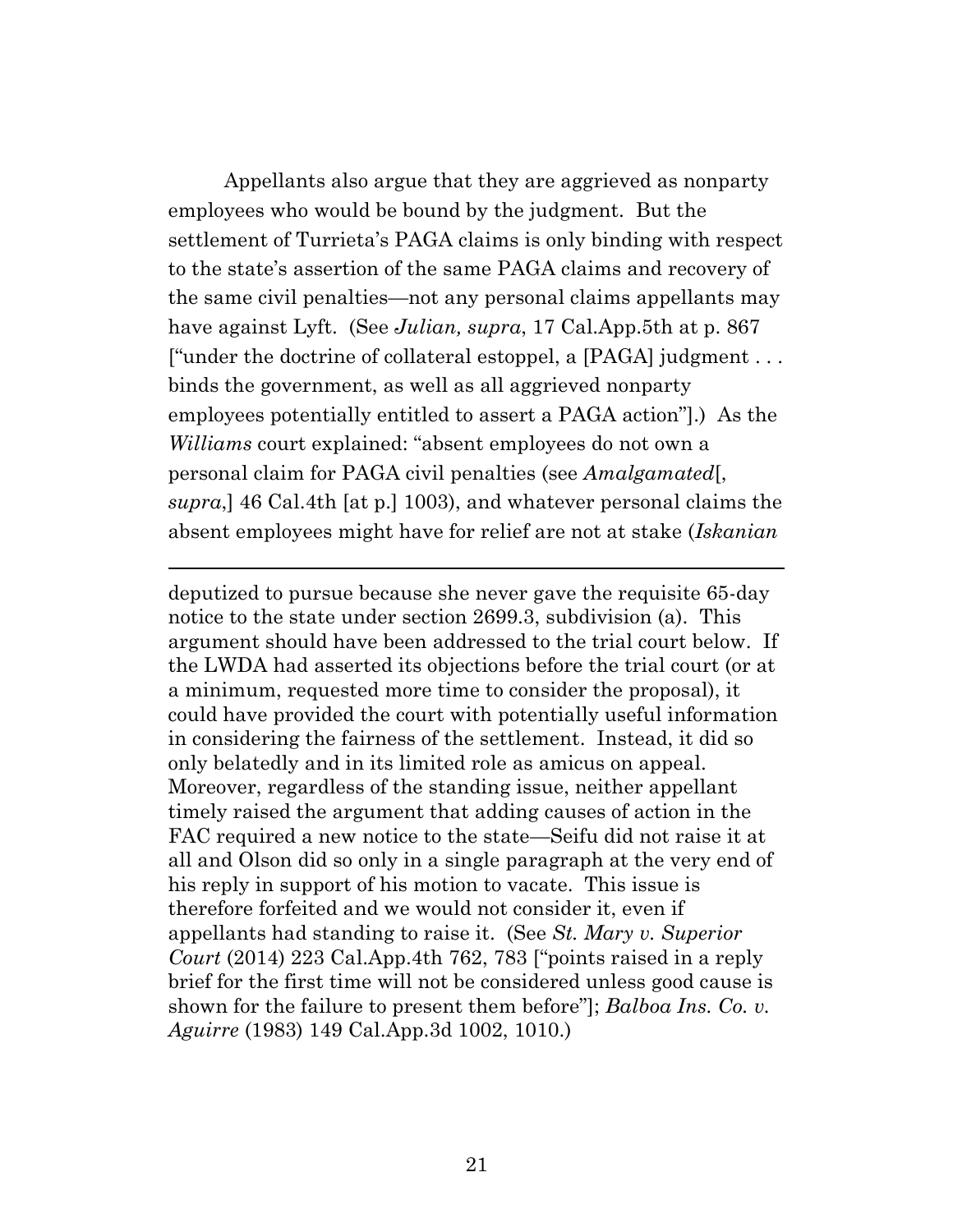[ ], *supra*, 59 Cal.4th at p. 381 ["The civil penalties recovered on behalf of the state under the PAGA are distinct from the statutory damages to which employees may be entitled in their individual capacities"])." (*Williams*, *supra*, 3 Cal.5th at p. 547, fn. 4; see also *Sakkab v. Luxottica Retail North America, Inc.* (9th Cir. 2015) 803 F.3d 425, 436.) Thus, the settlement forecloses only the *state's* ability to seek the same civil penalties; it does not bar any claims owned by appellants and therefore does not injure their personal interests.

The unique nature of a PAGA claim is further underscored by the distinction between a PAGA claim and a class action. "In a class action, the 'representative plaintiff still possesses only a single claim for relief—the plaintiff's own,'" and the class action is used as a procedural device to aggregate numerous individual claims. (*Kim, supra*, 9 Cal.5th at pp. 86-87, quoting *Watkins v. Wachovia Corp*. (2009) 172 Cal.App.4th 1576, 1589.) "'But a representative action under PAGA is not a class action.' [Citation.] There is no individual component to a PAGA action because 'every PAGA action . . . is a representative action on behalf of the state.'" (*Ibid*., quoting *Iskanian, supra*, 59 Cal.4th at p. 387.) As a result, unlike a class action, PAGA has no notice requirements for unnamed aggrieved employees, nor may such employees opt out of a PAGA action. (See *Sakkab v. Luxottica Retail North America, Inc., supra,* 803 F.3d at p. 436; see also *Arias, supra*, 46 Cal.4th at p. 987 ["the nonparty employees, because they were not given notice of the action or afforded any opportunity to be heard, would not be bound by the judgment as to remedies other than civil penalties"].)<sup>15</sup> Here, appellants have

<sup>15</sup> Although appellants complained to the trial court and on appeal that they were not notified of the settlement, they cite no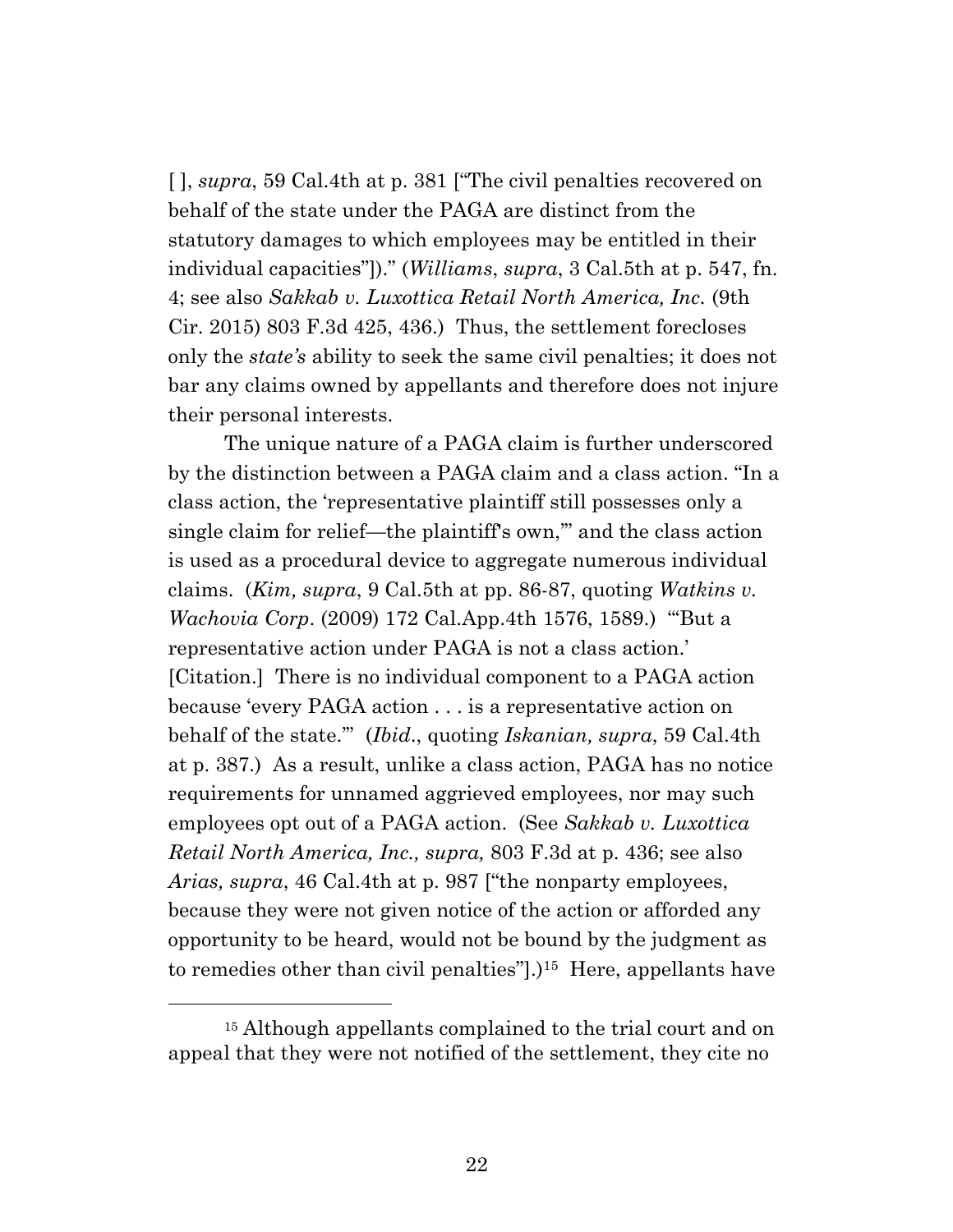no individual claims that would be affected by the settlement and are therefore not "aggrieved" for the purposes of standing to move to vacate or appeal from that judgment.

## B. *Motion to intervene*

## 1. *Scope of appeal*

We next turn to appellants' challenge to the court's denial of their motions for intervention pursuant to Code of Civil Procedure section 387. As an initial matter, respondents contend that appellants have not properly raised this issue on appeal because the trial court never denied the motions and appellants did not appeal from any such denial.

From the record before us, it appears that the court did not issue an order specifically denying appellants' motions to intervene. However, Olson argues that the court effectively denied his motion when it vacated the scheduled hearing and denied his motion to vacate the judgment.<sup>16</sup> We find that the record supports the conclusion that the trial court denied appellants' motions for intervention. <sup>17</sup> In its January 2, 2020

authority entitling them to such notice. Similarly, appellants devoted much of their briefing and most of their time during oral argument on appeal to policy arguments (despite the panel's inquiries on the standing issue). The policy issues appellants raise are best addressed to the Legislature.

<sup>16</sup> Despite its length, Seifu's reply brief is largely silent as to respondents' challenges to intervention. In his opening brief, he commingles the discussion regarding the motion to vacate and intervention.

<sup>17</sup> Respondents do not dispute that an order denying intervention would be appealable. (See *Carleson, supra*, 5 Cal.3d at p. 736 ["[O]ne who is denied the right to intervene in an action ordinarily may not appeal from a judgment subsequently entered in the case. [Citations.] Instead, he may appeal from the order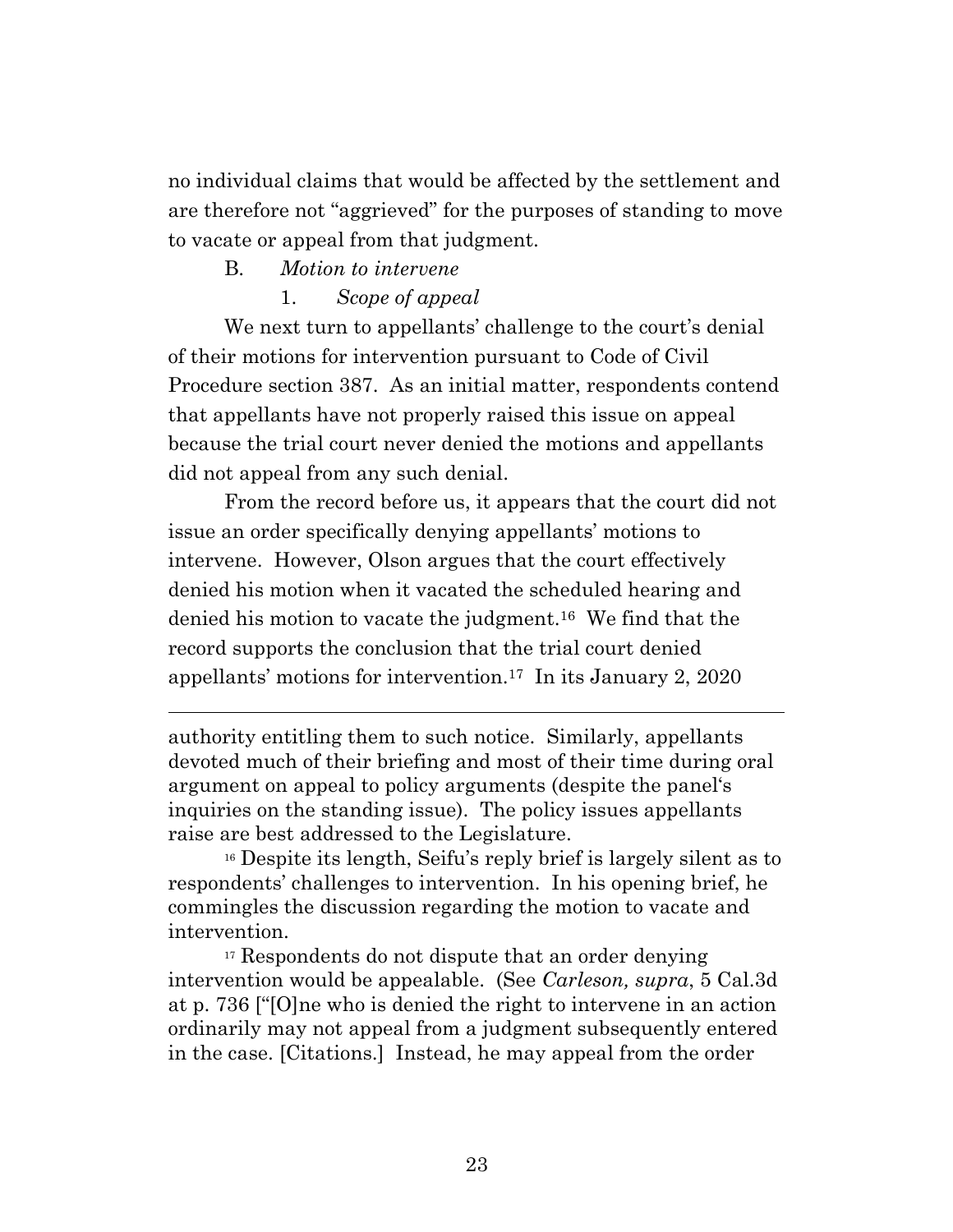order, the court addressed the issues raised by the parties regarding intervention, expressly finding that Seifu and Olson did not have standing to be heard, because the state was the real party in interest. The court also vacated the scheduled hearing on the motions to intervene. As such, the trial court's January 2, 2020 order effectively denied appellants' motions for intervention.

Respondents also contend that appellants appealed only from the denial of their motions to vacate, not from any order denying intervention. "[I]t is and has been the law of this state that notices of appeal are to be liberally construed so as to protect the right of appeal if it is reasonably clear what appellant was trying to appeal from, and where the respondent could not possibly have been misled or prejudiced." (*Etheridge v. Reins Internat. California, Inc.* (2009) 172 Cal.App.4th 908, 913, quoting *Luz v. Lopes* (1960) 55 Cal.2d 54, 59; Cal. Rules of Court, rule  $8.100(a)(2)$ .) In Seifu's notice of appeal, he expressly appealed from both the January 2 and February 28, 2020 orders. Olson's notice of appeal lists only the February 28, 2020 order denying the motion to vacate; however, in his description of the issues to be raised on appeal, he included the court's refusal to hear his motion to intervene. Moreover, all the parties addressed the issue of intervention in their briefs on appeal. As such, we construe appellants' notices of appeal as taken from both the order denying their motions to vacate the judgment and the implicit order denying intervention.

denying intervention."]; see also *Hodge v. Kirkpatrick Development, Inc*. (2005) 130 Cal.App.4th 540, 547 (*Hodge*) [an order denying a motion to intervene is appealable "because it finally and adversely determines the moving party's right to proceed in the action"].)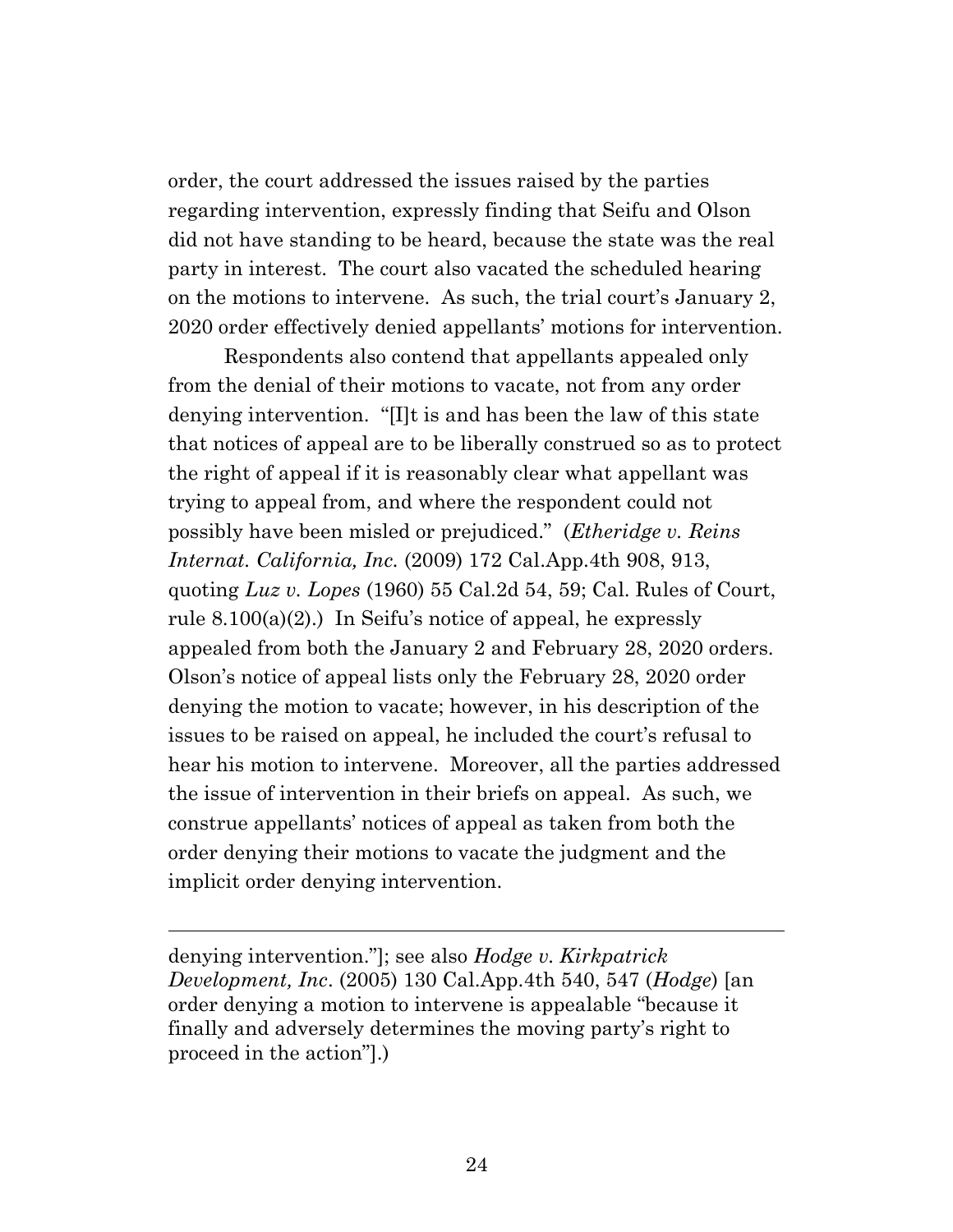### 2. *Code of Civil Procedure section 387*

Code of Civil Procedure section 387 allows either mandatory or permissive intervention. A nonparty has a right to mandatory intervention where "[t]he person seeking intervention claims an interest relating to the property or transaction that is the subject of the action and that person is so situated that the disposition of the action may impair or impede that person's ability to protect that interest, unless that person's interest is adequately represented by one or more of the existing parties." (Code Civ. Proc.,  $\S 387$ , subd. (d)(1).) Thus, "the threshold question is whether the person seeking intervention has 'an interest relating to the *property or transaction* which is the subject of the action.'" (*Siena Court Homeowners Assn. v. Green Valley Corp.* (2008) 164 Cal.App.4th 1416, 1423, quotation omitted; *Mylan Laboratories, Inc. v. Soon–Shiong* (1999) 76 Cal.App.4th 71, 78 (*Mylan*).)

Permissive or discretionary intervention under Code of Civil Procedure section 387, subdivision (d)(2) also requires a showing that "the nonparty has a direct and immediate interest in the action," among other criteria. (*Reliance Insurance Co. v. Superior Court* (2000) 84 Cal.App.4th 383, 386.) "The requirement of a direct and immediate interest means that the interest must be of such a direct and immediate nature that the moving party '"will either gain or lose by the direct legal operation and effect of the judgment."'" (*City and County of San Francisco v. State of California* (2005) 128 Cal.App.4th 1030, 1036.) "Conversely, '[a]n interest is . . . insufficient for intervention when the action in which intervention is sought does not directly affect it although the results of the action may indirectly benefit or harm its owner.'" (*Ibid*.)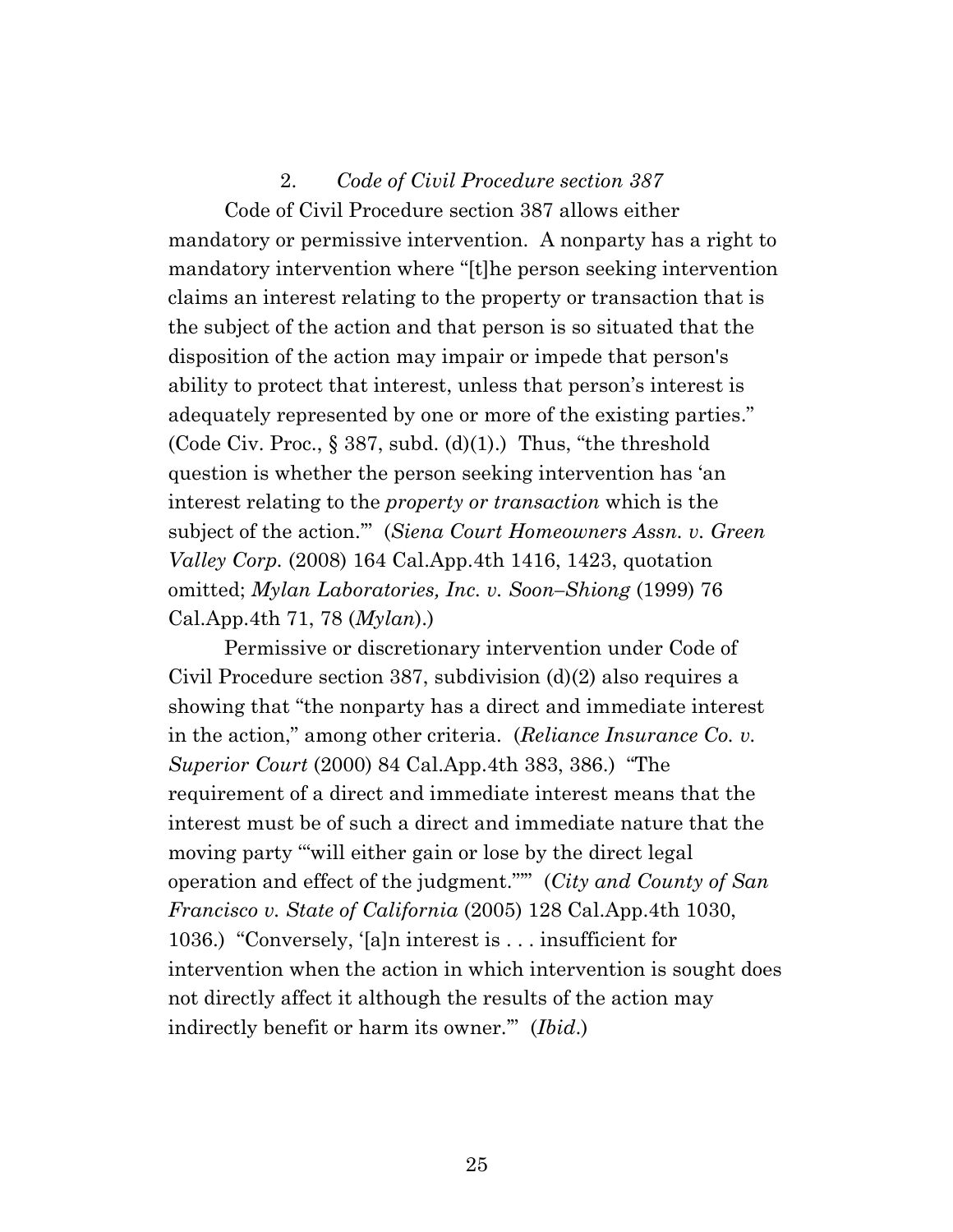### 3. *Standard of review*

The parties dispute the appropriate standard of review. Several appellate courts have implicitly applied the de novo standard of review to an order denying mandatory intervention. (See, e.g., *Hodge, supra*, 130 Cal.App.4th at pp. 548–550; *Mylan, supra*, 76 Cal.App.4th at pp. 78–80.) Turrieta, on the other hand, argues that the applicable standard is abuse of discretion, citing *Reliance Insurance Co. v. Superior Court, supra,* 84 Cal.App.4th at p. 386. We conclude that the denial of mandatory intervention was proper under either standard. We review the denial of permissive intervention for an abuse of discretion. (See *id*. at p. 386; *Truck Ins. Exchange v. Superior Court* (1997) 60 Cal.App.4th 342, 345.)

#### 4. *Denial of Intervention*

Appellants contend the trial court should have granted their motions based on either mandatory or permissive intervention. Both mandatory and permissive intervention require a motion to intervene to be made "upon timely application." (Code Civ. Proc.  $\S 387$ , subds. (d)(1), (2).) Respondents argue that neither appellant's motion was timely, as they knew about the *Turrieta* action for many months but did not seek to intervene, even after the court in *Olson* denied Olson's motion to coordinate the cases. Appellants counter that timeliness is measured from the date the intervenors "knew or should have known their interests were not being adequately represented." (*Lofton v. Wells Fargo Home Mortgage, Inc.* (2018) 27 Cal.App.5th 1001, 1013.) According to appellants, they had no reason to believe their interests were not being protected by Turrieta as another proxy until they became aware of the terms of the settlement.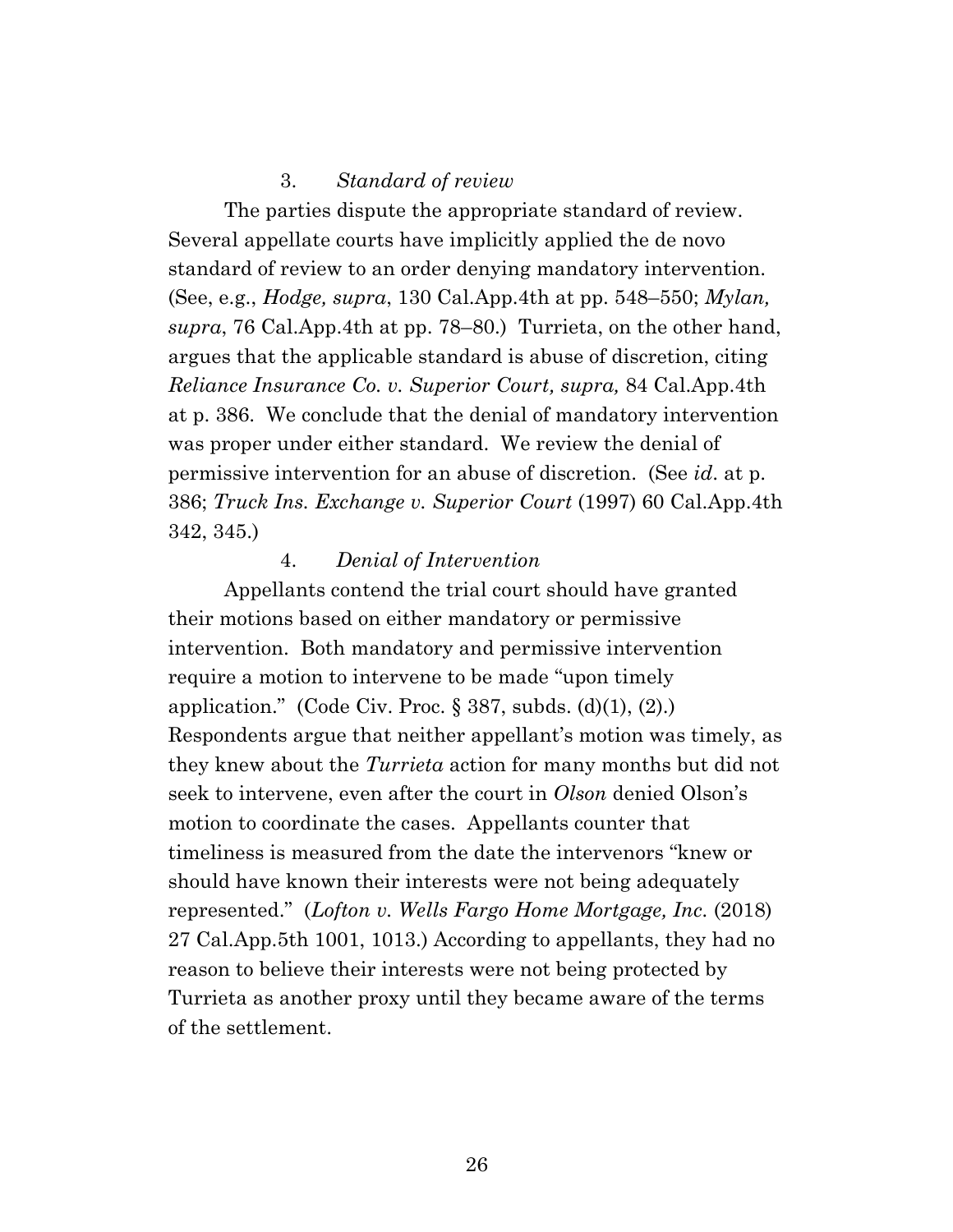Although the trial court noted that Seifu's motion to intervene was filed on the eve of the settlement approval hearing, it is not apparent from the record that the court made a finding of untimeliness as a basis to deny intervention. We need not resolve this issue. Even if we found that appellants' motions were timely, we nevertheless would conclude that they failed to establish a right to intervention.

Appellants cannot meet the threshold showing that they had a direct and immediate interest in the settlement, which would establish their entitlement to mandatory or permissive intervention. Appellants' claim that they had a qualifying interest fails for the same reason they could not establish they were "aggrieved" for the purposes of standing. As we explained in our discussion of standing above, appellants' position as PAGA plaintiffs in different PAGA actions does not create a direct interest in *Turrieta*, in which they are not real parties in interest. Appellants' interest in pursuing enforcement of PAGA claims on behalf of the state cannot supersede the same interest held by Turrieta in her own PAGA case. As with standing, appellants have no personal interest in the PAGA claims and any individual rights they have would not be precluded under the PAGA settlement. (*Amalgamated*, *supra*, 46 Cal.4th at p. 1003; *Arias, supra*, 46 Cal.4th at p. 986.) Thus, the trial court did not err in denying appellants' motions to intervene.